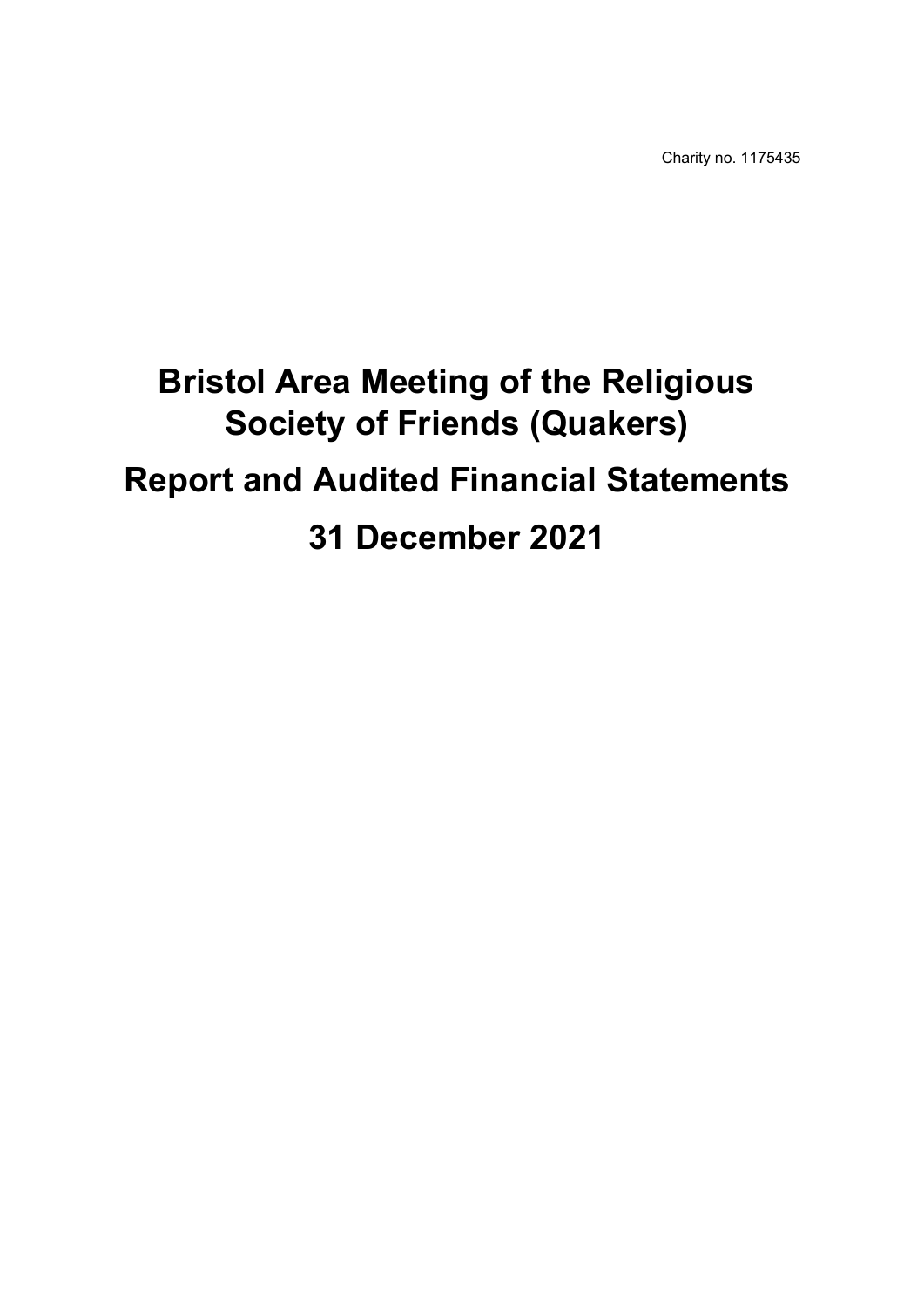# **Reference and administrative details**

**For the year ended 31 December 2021**

| <b>Charity number</b>      | 1175435                                                                                                                                                                                                                                                                  |                                                                                                                                                                                   |
|----------------------------|--------------------------------------------------------------------------------------------------------------------------------------------------------------------------------------------------------------------------------------------------------------------------|-----------------------------------------------------------------------------------------------------------------------------------------------------------------------------------|
| <b>Registered address</b>  | <b>Quaker Meeting House</b><br>300 Gloucester Road<br>Bristol<br>BS7 8PD                                                                                                                                                                                                 |                                                                                                                                                                                   |
| Website                    | https://www.bristolquakers.org.uk/                                                                                                                                                                                                                                       |                                                                                                                                                                                   |
| Trustees                   | report were as follows:                                                                                                                                                                                                                                                  | The trustees are who served during the year and up to the date of this                                                                                                            |
|                            | Susana Askew<br>Ray Bray<br>Fran De'Ath<br>Kit Fotheringham<br>Jonathan Jewkes<br>Sanni Kruger<br>Geralyn Meehan<br>Marcus Millington<br><b>Catherine Nile</b><br>Catharina Pedder<br><b>Barney Smith</b><br><b>Tim Southall</b><br>Gillian Whitehead<br>Paul Whitehouse | Appointed 1 January 2022<br>Appointed 1 January 2021<br>Resigned 31 December 2021<br>Appointed 1 January 2022<br>Resigned 31 December 2021<br><b>Clerk</b><br><b>AM Treasurer</b> |
| <b>Nominee for Land</b>    | <b>Friends Trust Limited</b><br>173-177 Euston Road<br>London<br><b>NW12BJ</b>                                                                                                                                                                                           |                                                                                                                                                                                   |
| <b>Bankers</b>             | <b>Triodos Bank</b><br>Deanery Road<br><b>Bristol</b><br><b>BS1 5AS</b>                                                                                                                                                                                                  | The Co-operative Bank Plc<br>P.O. Box 101<br>1 Balloon Street<br>Manchester<br>M60 4EP                                                                                            |
|                            | CAF Bank Ltd<br>25 Kings Hill Avenue<br><b>West Malling</b><br><b>ME194JQ</b>                                                                                                                                                                                            | Epworth<br>9 Bonhill Street<br>London<br>EC2A 4PE                                                                                                                                 |
| <b>Investment managers</b> | Rathbone Investment Management Ltd<br>10 Queen Square<br><b>Bristol</b><br><b>BS1 4NT</b>                                                                                                                                                                                |                                                                                                                                                                                   |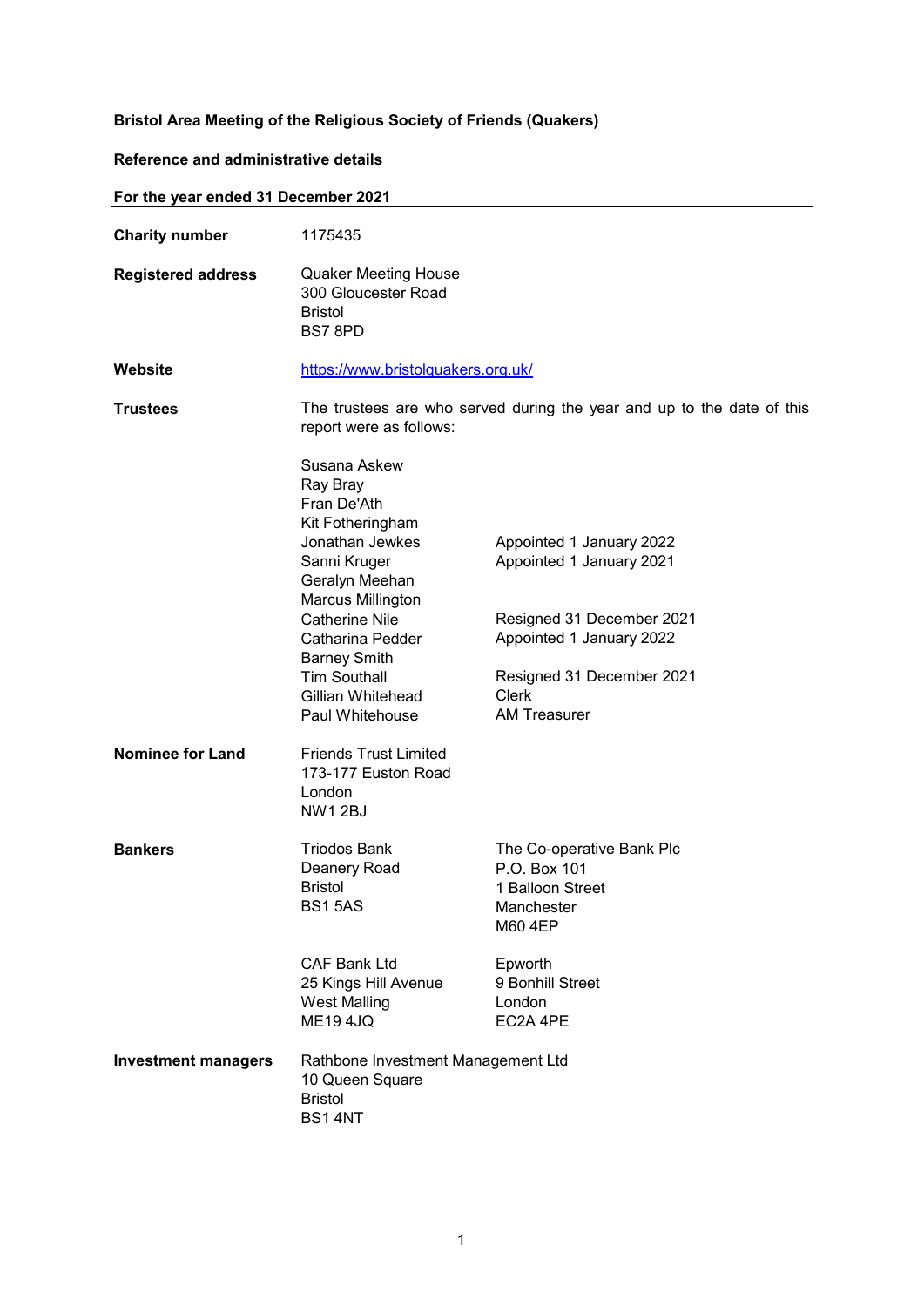# **Reference and administrative details**

# **For the year ended 31 December 2021**

| Auditors | Godfrey Wilson Limited                       |
|----------|----------------------------------------------|
|          | Chartered accountants and statutory auditors |
|          | 5th Floor Mariner House                      |
|          | 62 Prince Street                             |
|          | Bristol                                      |
|          | <b>BS14QD</b>                                |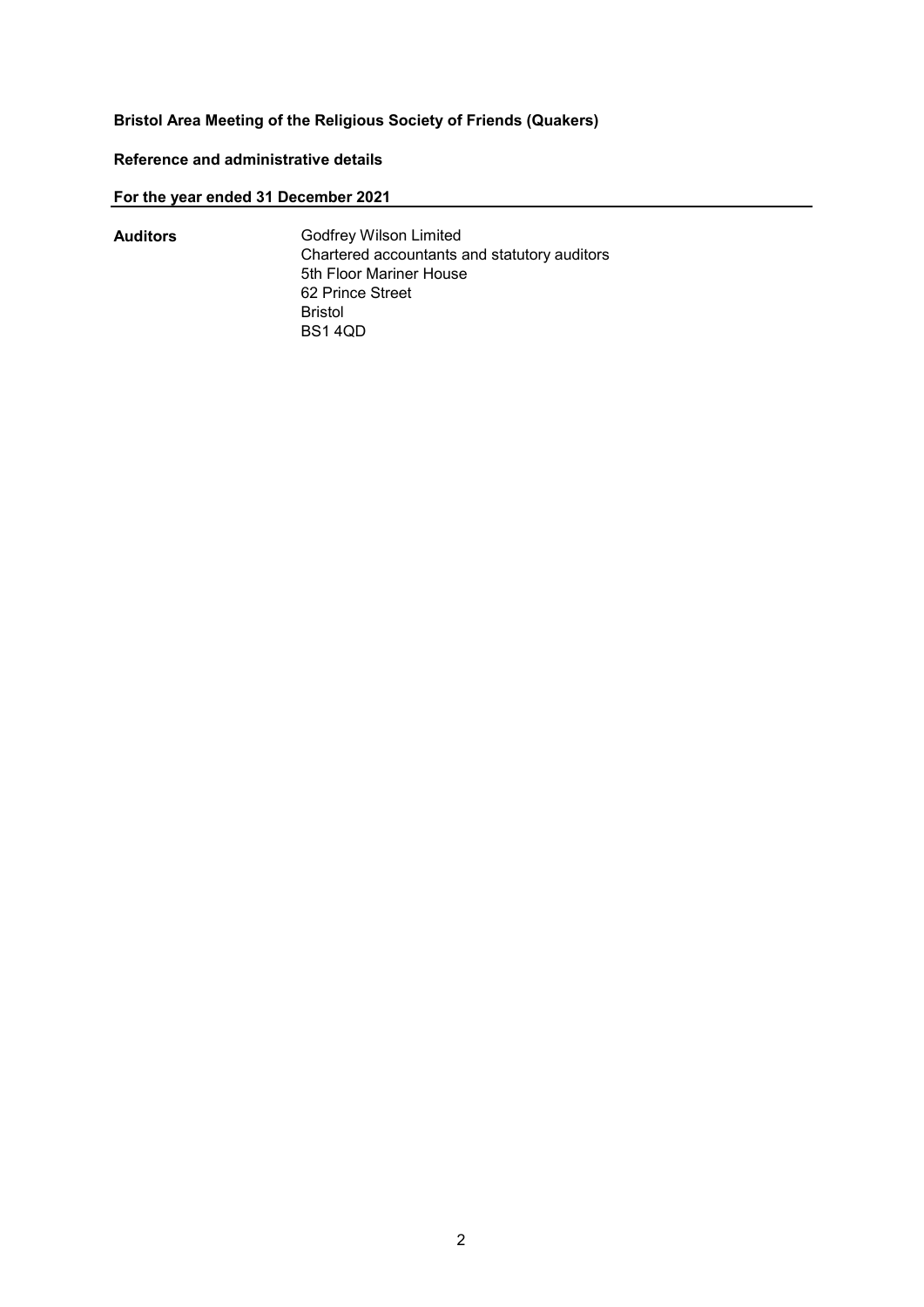## **Report of the trustees**

### **For the year ended 31 December 2021**

Reference and administrative information set out on page 1 forms part of this report. The financial statements comply with current statutory requirements, the Constitution and the Statement of Recommended Practice - Accounting and Reporting by Charities (effective from January 2019).

# **1. LEGAL AND ADMINISTRATIVE DETAILS**

#### **1.1 Status and objectives**

Bristol Area Quaker Meeting is one of around 70 Meetings which make up The Religious Society of Friends (Quakers) in Britain, also known as Britain Yearly Meeting (BYM). It was registered (number 1175435) as a Charitable Incorporated Organisation (CIO) on 30 October 2017.

# **1.2 Object**

The object of Bristol Area Quaker Meeting is the furtherance of the general religious and charitable purposes of the Religious Society of Friends (Quakers) in Britain in the area of Bristol Area Meeting and beyond.

The CIO's income and property are used solely to further the area meeting's object by work such as:

- Strengthening the life and witness of Quaker meetings both in the area of Bristol Area Meeting and beyond;
- Spreading the message of Quakers and interpreting and developing the thought and practice of the Religious Society;
- Undertaking Quaker service for the relief of suffering at home and abroad;
- Funding the concerns that Quaker meetings in the area of Bristol Area Meeting or beyond have adopted or agreed to support;
- Providing for the pastoral care of individual members and attenders including assistance to those in need and for education;
- Maintaining and developing Quaker meeting houses as places for public worship and from which to carry our witness into the world; and
- Administering and maintaining the organisation of Bristol Area Meeting and contributing to the support of Britain Yearly Meeting.

# **1.3 Trustees**

Up to 15 trustees are appointed by Bristol Area Meeting (AM) in Session, on the advice of the AM Nominations Committee. They hold office for a term of three years and may be reappointed for a second term. Area Meeting in Session also appoints the Clerk to the trustees and the Treasurer, who is ex-officio a trustee.

# **1.4 Activities**

The principal activity of the Area Quaker Meeting is the holding of Meetings for Worship in the constituent Local Meetings: Bedminster, Central Bristol, Frenchay, Horfield, Portishead, Redland and Thornbury. Philanthropic activity is mainly through the Weekly Committee which provides financial support to needy Quakers and in some cases those outside the Society. Some Local Meetings conduct collections to make donations to a range of causes. All members of the Area Meeting are entitled to take part in Meetings for Church Affairs which *inter alia* appoint the trustees.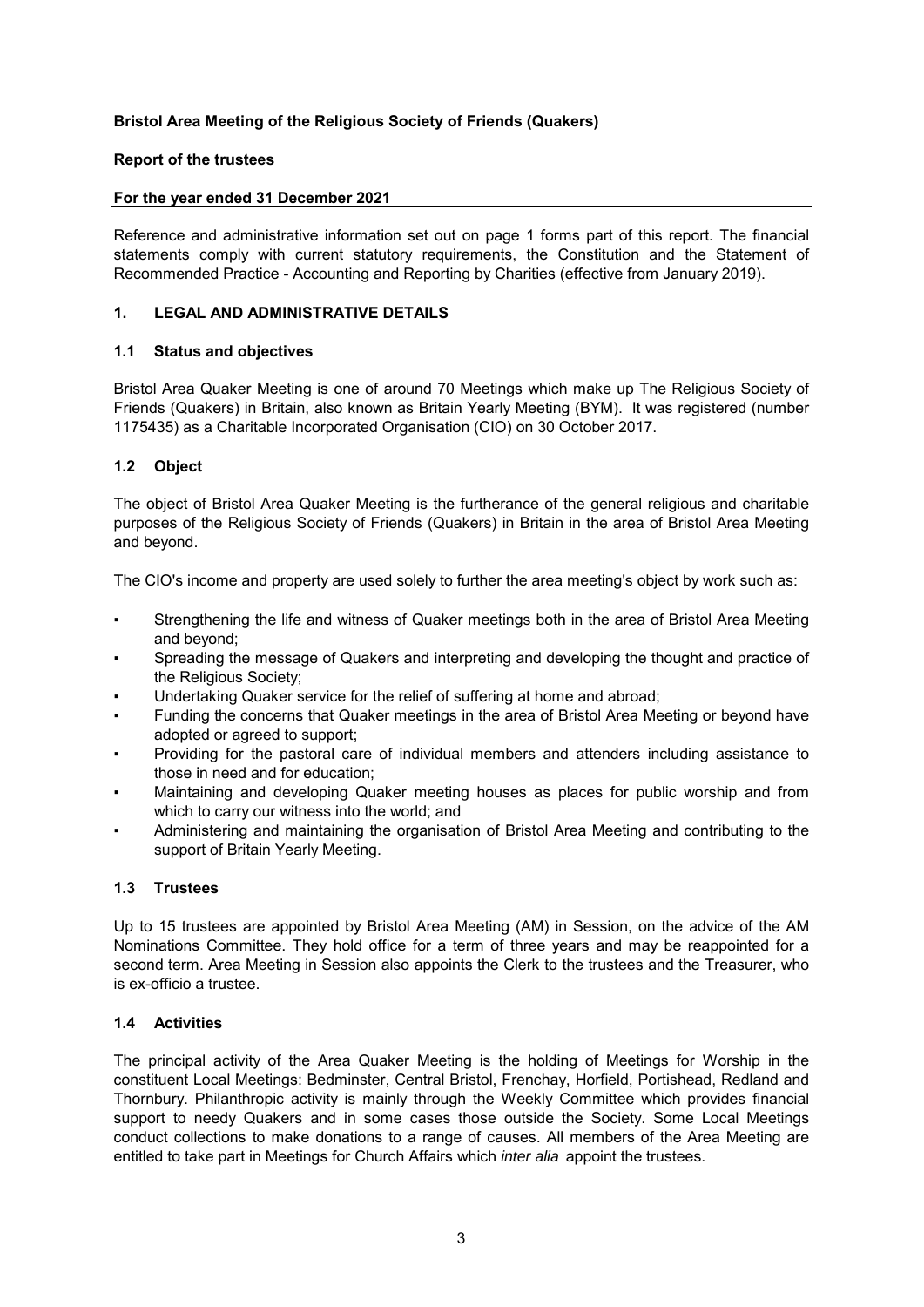## **Report of the trustees**

### **For the year ended 31 December 2021**

#### **1.5 Membership**

| <b>Local Meeting</b> | <b>Members</b><br>2020 | <b>Members</b><br>2021 | <b>Attenders</b><br>2021 |
|----------------------|------------------------|------------------------|--------------------------|
| <b>Bedminster</b>    | 27                     | 30                     | $(11)^*$<br>31.          |
| Central              | 24                     | 21                     | (5)<br>27                |
| Frenchay             | 35                     | 33                     | 19                       |
| Horfield             | 30                     | 25                     | 22(3)                    |
| Portishead           | 14                     | 14                     |                          |
| Redland              | 115                    | 112                    | 95 (34)                  |
| Thornbury            | 23                     | 22                     |                          |
| <b>TOTAL AM</b>      | 268                    | 257                    | 202(61)                  |

\*Numbers in brackets are children, included in total attenders

#### **2. TRUSTEES' REPORT**

#### **2.1 Introduction**

**2.1.1** This is the Annual Report for Bristol Area Quaker Meeting (number 1175435) for the period from 1 January to 31 December 2021.

### **2.1.2 Local meetings**

The Area Meeting comprises seven Local Meetings of which six occupy their own Meeting Houses. Thornbury Meeting meets in rented premises.

- **Bedminster Quaker Meeting House,** Wedmore Vale, Bedminster, BS3 5HX**;**
- **Central Quaker Meeting House,** Champion Square, BS2 9DB;
- **Frenchay Quaker Meeting House (and attached Warden's Cottage),** Beckspool Road,
- Frenchay, BS16 1NT**;**
- **Horfield Quaker Meeting House,** 300 Gloucester Road, Horfield, BS7 8PD;
- **Portishead Quaker Meeting House,** 11 St Mary's Road, Portishead, BS20 6QP;
- **Redland Friends Meeting House,** 126 Hampton Road, Redland, BS6 6JE**;** and
- **Thornbury Quaker Meeting,** The Chantry, Castle Street, Thornbury, BS35 1HB.

# **2.1.3 Burial grounds**

Two Meeting Houses, Frenchay and Portishead, have burial grounds attached. In addition, the Area Meeting owns two freestanding burial grounds:

- **Kings Weston Burial Ground,** Kings Weston Lane, Bristol, BS11 0QT**;** and
- Hazel Burial Ground, Hazel Lane, Old Down, Bristol, BS35 3QP.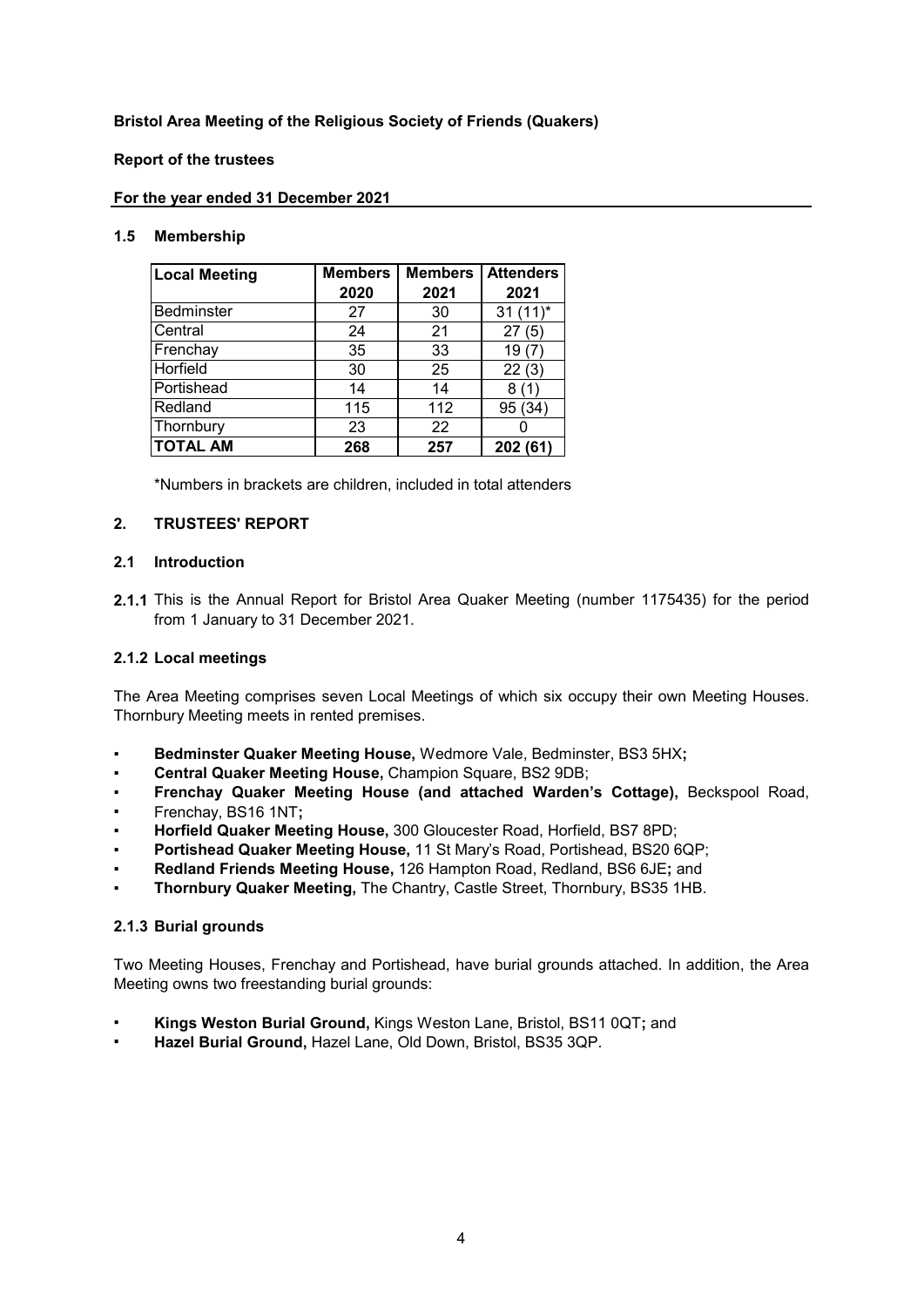### **Report of the trustees**

### **For the year ended 31 December 2021**

#### **2.1.4 Governance**

Meetings for church affairs, in which the Religious Society conducts its business, are meetings for worship based on silence, carrying the expectation that God's guidance can be discerned if members are truly listening together and to each other. The unity that is sought depends on the willingness of all to seek the truth in each other's utterances. There is no voting in the meetings, because the Society believes that this would emphasise the divisions between differing views and inhibit the process of seeking to know the right way forward, the will of God as expressed in the sense of the meeting.

The clerk of the meeting bears the final responsibility for preparing the business, conducting the meeting and drafting the minutes of the meeting. Minutes are drafted and read out by the clerk during the course of the meeting, but the final decision about whether a minute represents the sense of the meeting is the responsibility of the meeting itself, not of the clerk.

The Area Meeting in session, open to all members of the Area Meeting, is held about 10 times each year. The day to day administration of the Area Meeting's affairs are conducted by a body of trustees, consisting of up to 15 Friends appointed by the Area Meeting.

# **2.2 General matters**

#### **2.2.1 Statement of public benefit**

The trustees have had regard to the Charity Commission's guidance on public benefit. The principal public benefit is that at least weekly each of our six Meeting Houses (and our meeting at Thornbury) are open to the public for divine Worship. Our Meetings and their members and attenders are supported by the Area Meeting as they engage in a number of community activities.

Our Meeting Houses are also made available to suitable local community and interest groups and charities at a reduced rate where the purpose of the user is in line with our purposes. In 2021 the value of this benefit to those organisations was £17,690.

#### **2.2.2 Financial review and reserves policy**

During the year the charity received income of £588,364 and incurred expenditure of £466,517, a surplus of £164,249 for the year, after the £42,402 investment gain and the £367,195 gain from selling the Warden's House at 128 Hampton Road. This includes depreciation of £158,716. At 31 December 2021 the charity held permanent endowment funds of £42,423, restricted reserves of £105,612 and unrestricted reserves of £643,560. These figures do not include the charity's property, shown in the accounts as £6,153,299.

The Trustees Reserves Policy is to hold three months general expenditure (£44,000) plus five years expenditure for property maintenance (£270,000), a total of £314,000. The charity holds in excess of its target reserves due to the profit on sale of a property during the year. The trustees intend to use the excess reserves to purchase a property in 2022.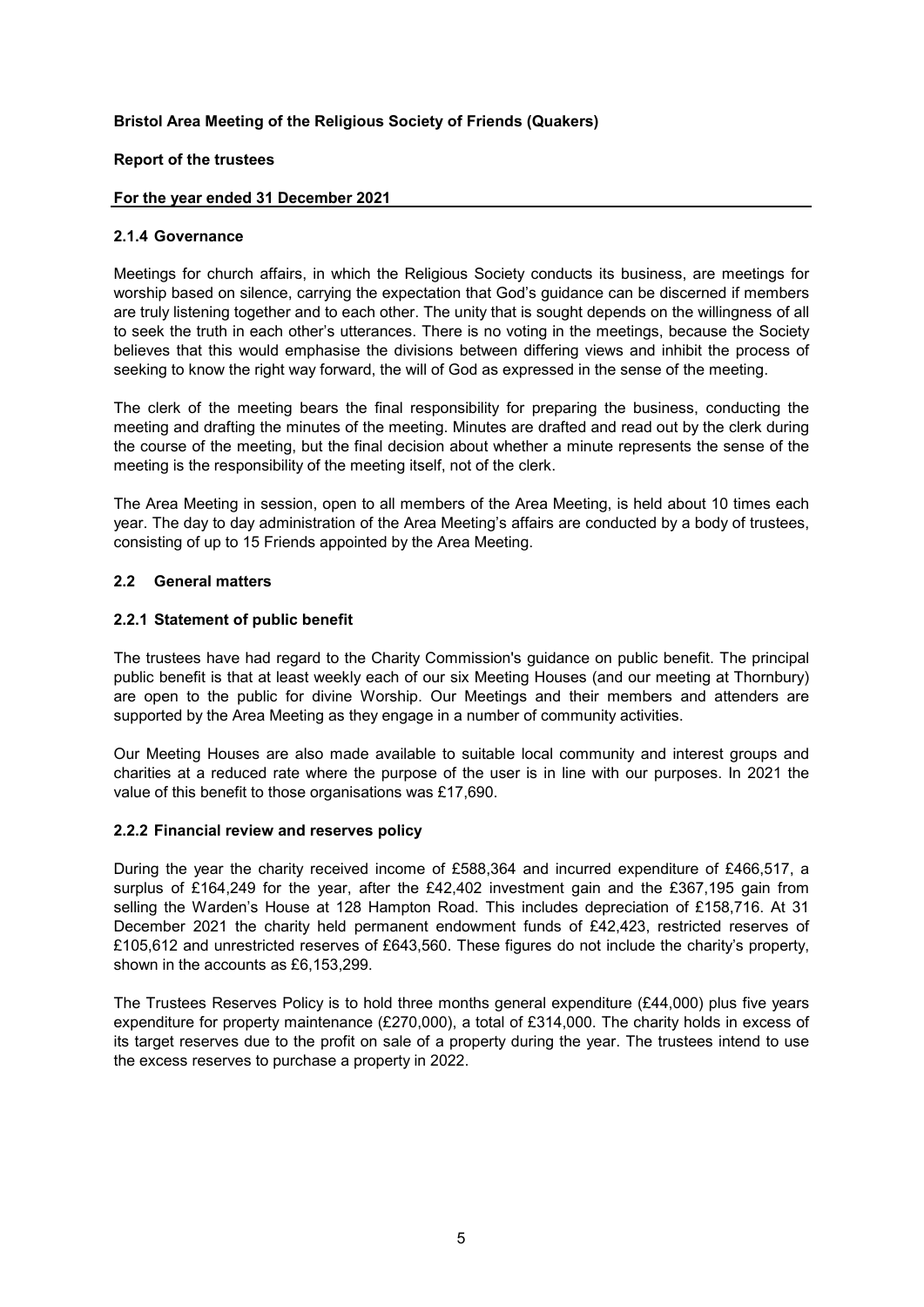## **Report of the trustees**

### **For the year ended 31 December 2021**

#### **2.2.3 Summary of main achievements**

We have continued to adapt our Meetings for Worship throughout 2021 in line with the changing situation as the Covid pandemic developed. Although the vaccination programme gave hope and confidence to many about returning to face to face meetings, others remained cautious. Mandatory restrictions varied as numbers of cases in different parts of the country went up and down and we had to adapt to these. We moved towards regular blended Meetings for Worship with suitable precautions in place and most Members and Attenders have been able to participate. The purchase of new technology in several Meeting Houses has facilitated this. Business meetings have continued to take place, mainly online. We are encouraged by the return of several community organisations which hire our premises which provides us with income and also allows us to serve our local communities.

# **2.2.4 Sustainability**

Information on sustainability can be found in each of the local meeting reports. The Property Health and Safety Committee has monitored the implementation of the agreed sustainability priority works identified in the BAQM Net Carbon Zero strategy, which has been prepared to help Area Meeting adopt the most effective energy efficiency measures in its Meeting Houses and meet its stated aim to make the Meeting Houses carbon net zero by 2030.

#### **2.2.5 Risk assessment and management**

We are very aware of the need to manage the risks we face. This is not just in finance, but includes property, employment, provision for children and young people, data protection and safeguarding. Our policies on these matters are reviewed regularly and our risk register is reviewed regularly. We remind Friends involved in organising activities and events of the importance of carrying out risk assessments in advance.

#### **2.2.6 Serious incidents**

There were no serious incidents.

# **2.3 Report of trustees' committees**

#### **2.3.1 Trustees**

There are 12 trustees out of a permitted maximum of 15. Trustees are responsible for the practical aspects of our Meetings such as buildings, finances, and employees. The work is done through three major committees, the Property and Health and Safety Committee, Employment and Wellbeing Committee, and the Finance Committee. Each committee is made up of at least two trustees, together with several non-trustee members. Weekly Committee is a very ancient committee which disburses funds to those in need.

# **2.3.2 Employment and Wellbeing Committee**

The Committee continued to meet regularly throughout 2021, including meeting with Managing Friends and Wardens; meetings were held over Zoom owing to the pandemic. Another consequence of Covid was that the majority of our employees remained furloughed or partially-furloughed for most of the year, returning to work their full hours from September 2021.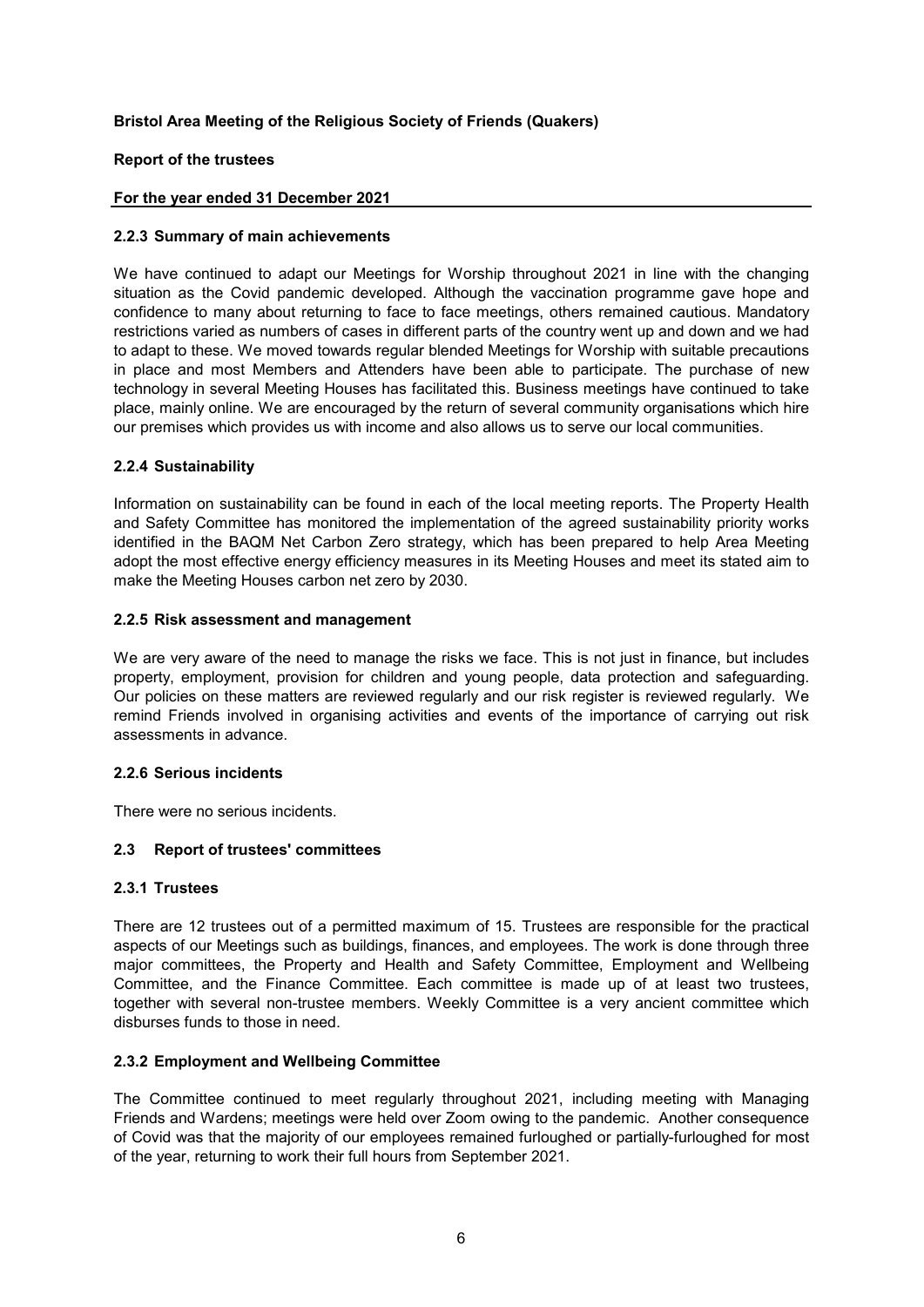#### **Report of the trustees**

#### **For the year ended 31 December 2021**

In August we appointed a Premises Assistant to support Redland LM; and have been pleased to learn how successful this new arrangement is proving to be.

The Committee continued to support our Safeguarding Coordinators during the year, and began considering how we should address implementing the new Safeguarding Policy developed by Britain Yearly Meeting, which will further strengthen our approach to safeguarding.

During the year, two new employment policies (Recruitment and Redundancy) were developed and approved by trustees.

#### **2.3.3 Finance Committee**

Building upon the consolidation of our banking and accounting arrangements put in place during 2019 and 2020, much of the work of the Finance Committee during 2021 has continued to focus on simplifying our finances. Examples of such work include agreeing a uniform policy on room hire rates as well as digitising the annual collections process, enabling us to offer direct debit as a method of payment for the first time. The rationalisation of our financial governance has enabled our Treasurer to produce timely and accurate management reports covering the activities of the Area Meeting and all of its constituent Local Meetings. We are grateful for the increased transparency and value the opportunity to scrutinise the detail of our finances more regularly.

2020 was the first year working with our new auditors, Godfrey Wilson Limited. Their review of our depreciation policy and internal controls have already led to an improved understanding of our financial position. There is a good working relationship between our auditors and key management personnel, including our Treasurer and the Clerk to Finance Committee. During 2021, Bristol Area Quaker Meeting disposed of one property in Redland, which had previously been used as accommodation for Wardens serving Redland Local Meeting. This property was no longer required following the retirement of those Wardens. Using part of the proceeds of this sale, another property, in St Pauls, was acquired for the use of Wardens serving Central Bristol Meeting House. The remainder of the funds raised from the sale of the former Redland Wardens' accommodation is currently being retained for the purchase of an additional property which will further our charitable purposes.

The burden of operational expenditure is now borne centrally, whereas previously there was shared responsibility between area-wide and locally devolved budgets. As a result of this shift, we have agreed changes to the methodology for calculating the amount of in-year transfers between Local Meetings (which appear as designated funds in the accounts) and the general fund of Bristol Area Quaker Meeting (the charity).

Bristol Area Quaker Meeting and neighbouring Area Meetings in the West of England region were one of the pilot areas that were allocated a Youth Worker, who is employed by Britain Yearly Meeting, the national charity for Quakers in Britain. Following a successful pilot, external funding for this post came to an end during 2021 and Bristol Area Quaker Meeting became responsible for a major proportion of the costs associated with the Youth Worker. We agreed to wind down two small expendable endowments and used the proceeds to meet some of our liabilities in respect of the Youth Worker post.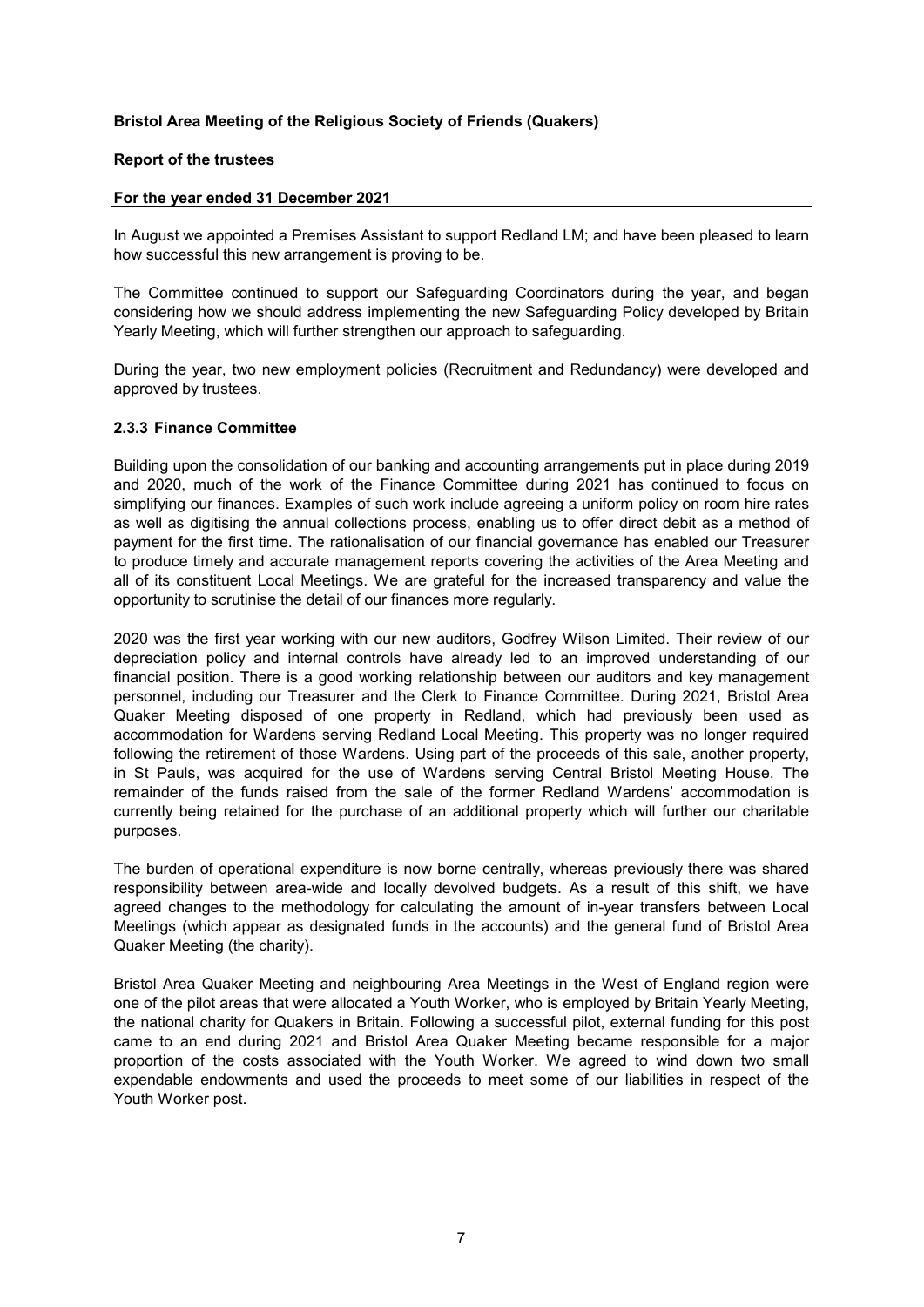## **Report of the trustees**

# **For the year ended 31 December 2021**

Amid uncertainty during the Covid pandemic, we have continued to meet our regular financial commitments through a broadly stable donor base, supported by careful deployment of our reserves. Hiring income has increased in comparison to 2020 because public health restrictions and government guidance were relaxed during the year. We are also aware of the challenge to meet our net zero carbon target by 2030 and the additional pressure this will have on our finances resulting from anticipated capital expenditures over the coming years. We will continue to monitor the financial health of the charity in light of increased costs arising from inflation against reduced overall income which has not yet returned to 2019 levels.

# **2.3.4 Property, Health and Safety (PH&S) Committee**

The Property Health and Safety Committee has prepared a Schedule of all Priority Works (that includes all Net Carbon Zero sustainability measures, urgent Health and Safety and works identified in Quinquennial surveys) to enable trustees to monitor the progress on the delivery of these works at all six Meeting Houses. We have updated the Approved Contractor and Small Maintenance Contractors schedules and have encouraged their use in all our Meeting Houses. A Quinquennial survey has been completed at Bedminster and the urgent works identified to repair a roof purlin have now been undertaken.

With the lifting of the Covid pandemic restrictions, there has been significant increase in activity in 2021. At Frenchay, all the windows in the main Meeting Room have had secondary glazing installed to improve insulation, the main roof has been refurbished with solar panels installed and work has started to refurbish the wardens flat. At Redland, following the installation of triple glazed windows in late 2021 the main roof has now been fully insulated and a new protected fire escape route created. At Bristol Central CCTV and new fire alarm system have been installed. The Kingsweston and Lower Hazel burial ground are being well maintained and at Lower Hazel the eastern stone wall, following its collapse, has been fully rebuilt.

Following a review, all Local Meetings have confirmed that they have appointed a Health and Safety Coordinator who will be responsible for undertaking annual surveys. A Health and Safety training course was held in June 2021 and a further course is planned for 2022.

# **2.3.5 Weekly Committee**

Weekly Committee, which comprises two trustees and representatives from all Local Meetings, with the exception of Portishead, is responsible for providing financial support to individuals in times of difficulty; through making grants and interest-free loans of varying amounts for different needs. In 2021 it made seven grants to individuals amounting to £1,393.

# **3. Safeguarding**

The Area Meeting takes its responsibility for all safeguarding, especially children and adults at risk, very seriously. Our Safeguarding Co-ordinator is now a trustee and there are two deputies. Safeguarding matters are discussed at Employment and Wellbeing Committee, and trustees review the safeguarding policy and the safeguarding policy summary annually.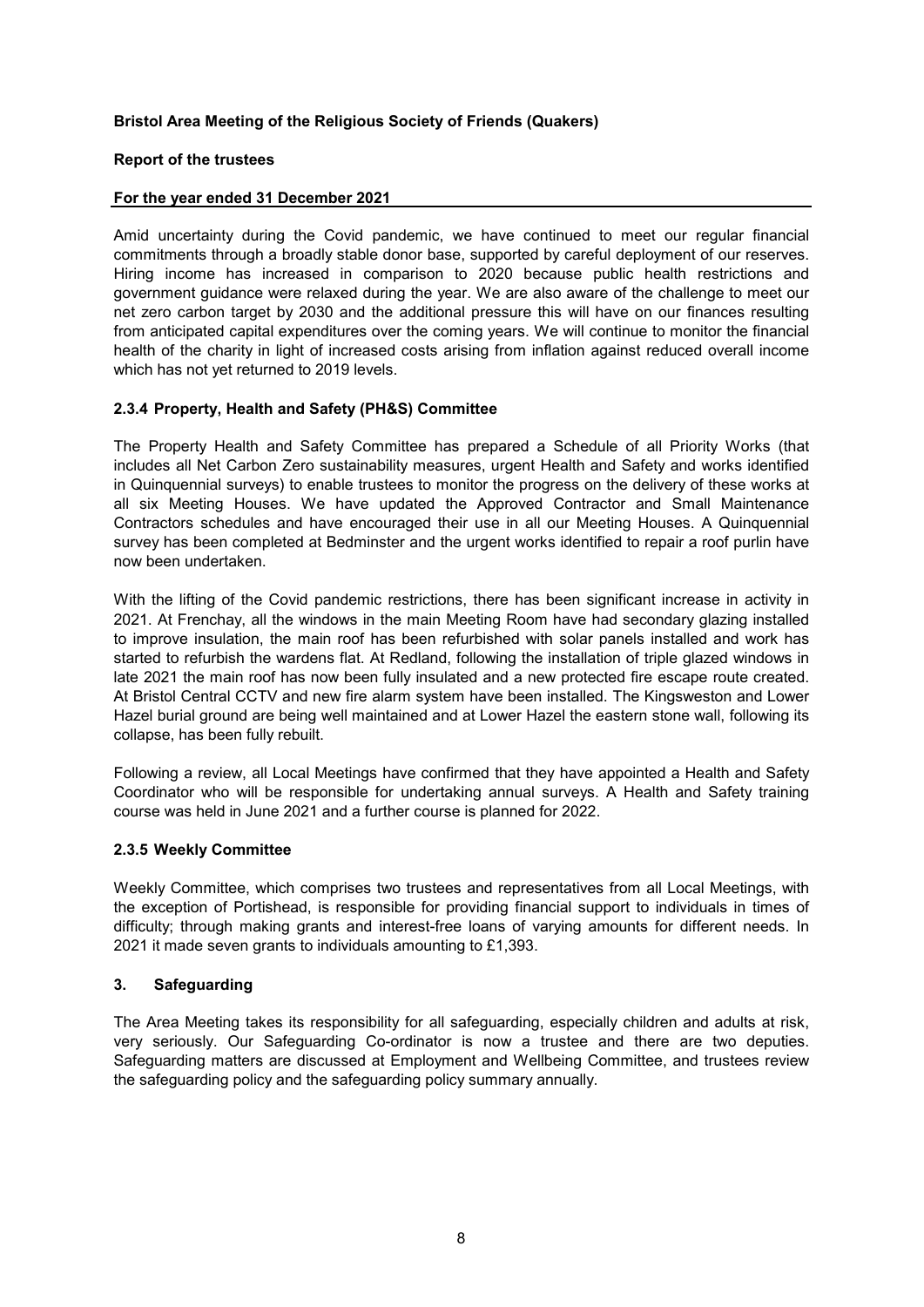#### **Report of the trustees**

#### **For the year ended 31 December 2021**

#### **Statement of responsibilities of the trustees**

The trustees are responsible for preparing the trustees' report and the financial statements in accordance with applicable law and United Kingdom Accounting Standards, including Financial Reporting Standard 102: The Financial Reporting Standard applicable in the UK and Republic of Ireland (United Kingdom Generally Accepted Accounting Practice).

The law applicable to charities in England and Wales requires the trustees to prepare financial statements for each financial year, which give a true and fair view of the state of affairs of the charity and the incoming resources and application of resources, including the net income or expenditure, of the charity for the year. In preparing those financial statements the trustees are required to:

- select suitable accounting policies and then apply them consistently;
- observe the methods and principles in the Charities SORP;
- make judgements and accounting estimates that are reasonable and prudent;
- state whether applicable accounting standards and statements of recommended practice have been followed, subject to any material departures disclosed and explained in the financial statements; and
- prepare the financial statements on the going concern basis unless it is inappropriate to presume that the charity will continue in operation.

The trustees are responsible for keeping proper accounting records which disclose with reasonable accuracy at any time the financial position of the charity and which enable them to ensure that the financial statements comply with the Charities Act 2011, the Charity (Accounts and Reports) Regulations 2008 and the provisions of the constitution. The trustees are also responsible for safeguarding the assets of the charity and hence for taking reasonable steps for the prevention and detection of fraud and other irregularities.

The trustees are responsible for the maintenance and integrity of the corporate and financial information included on the charity's website. Legislation in the United Kingdom governing the preparation and dissemination of financial statements may differ from legislation in other jurisdictions.

#### **Auditors**

Godfrey Wilson Limited were re-appointed as auditors to the charity during the year and have expressed their willingness to continue in that capacity.

Approved by the trustees on 13 May 2022 and signed on their behalf by

[Gillian Whitehead](https://eu1.documents.adobe.com/verifier?tx=CBJCHBCAABAAfDlDIp8VS-GIYcZpeHMTiS6q5ro1LbIh)

Gillian Whitehead Clerk to trustees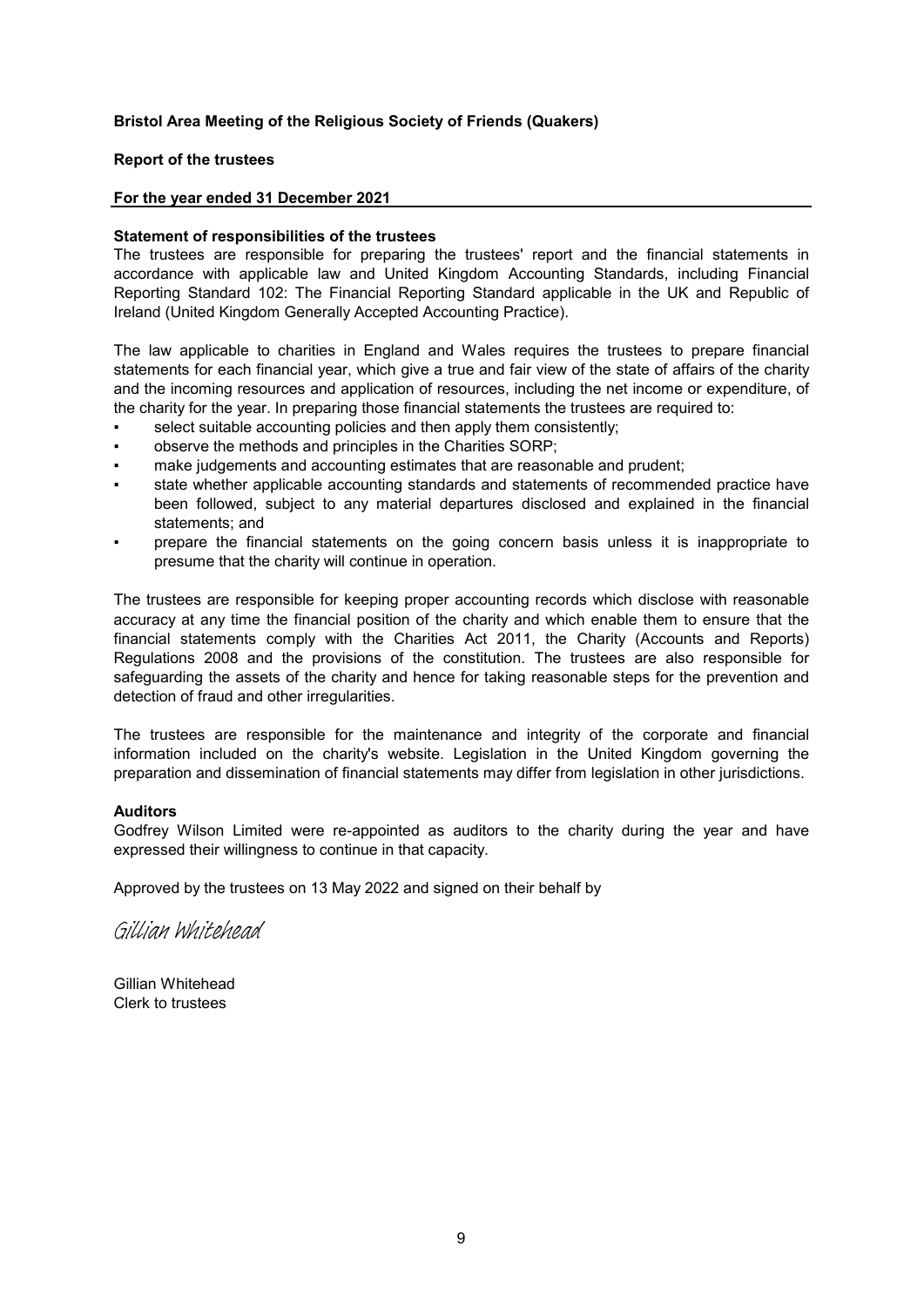#### **To the members of**

#### **Bristol Area Meeting of the Religious Society of Friends (Quakers)**

#### **Opinion**

We have audited the financial statements of Bristol Area Meeting of the Religious Society of Friends (Quakers) (the 'charity') for the year ended 31 December 2021 which comprise the statement of financial activities, balance sheet, statement of cash flows and the related notes to the financial statements, including a summary of significant accounting policies. The financial reporting framework that has been applied in their preparation is applicable law and United Kingdom Accounting Standards, including Financial Reporting Standard 102: The Financial Reporting Standard applicable in the UK and Republic of Ireland (United Kingdom Generally Accepted Accounting Practice).

In our opinion, the financial statements:

- give a true and fair view of the state of the charity's affairs as at 31 December 2021 and of its incoming resources and application of resources, including its income and expenditure, for the year then ended;
- **•** have been properly prepared in accordance with United Kingdom Generally Accepted Accounting Practice; and
- have been prepared in accordance with the requirements of the Charities Act 2011.

#### **Basis for opinion**

We conducted our audit in accordance with International Standards on Auditing (UK) (ISAs (UK)) and applicable law. Our responsibilities under those standards are further described in the Auditor's responsibilities for the audit of the financial statements section of our report. We are independent of the charity in accordance with the ethical requirements that are relevant to our audit of the financial statements in the UK, including the FRC's Ethical Standard, and we have fulfilled our other ethical responsibilities in accordance with these requirements. We believe that the audit evidence we have obtained is sufficient and appropriate to provide a basis for our opinion.

#### **Conclusions relating to going concern**

In auditing the financial statements, we have concluded that the trustees' use of the going concern basis of accounting in the preparation of the financial statements is appropriate.

Based on the work we have performed, we have not identified any material uncertainties relating to events or conditions that, individually or collectively, may cast significant doubt on the charity's ability to continue as a going concern for a period of at least twelve months from when the financial statements are authorised for issue.

Our responsibilities and the responsibilities of the trustees with respect to going concern are described in the relevant sections of this report.

#### **Other information**

The trustees are responsible for the other information. The other information comprises the information included in the annual report other than the financial statements and our auditor's report thereon. Our opinion on the financial statements does not cover the other information and, except to the extent otherwise explicitly stated in our report, we do not express any form of assurance conclusion thereon.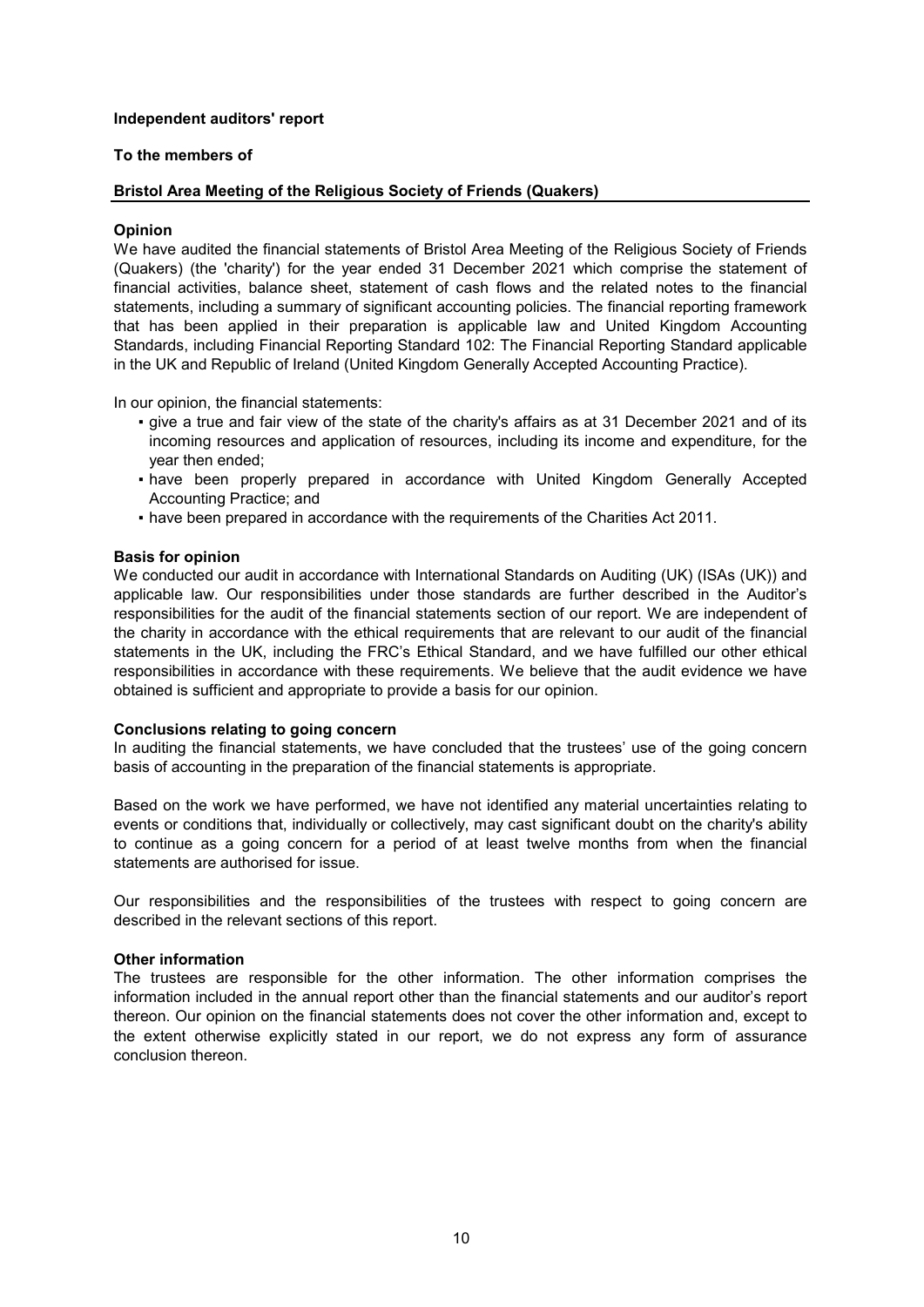#### **To the members of**

#### **Bristol Area Meeting of the Religious Society of Friends (Quakers)**

In connection with our audit of the financial statements, our responsibility is to read the other information and, in doing so, consider whether the other information is materially inconsistent with the financial statements or our knowledge obtained in the audit or otherwise appears to be materially misstated. If we identify such material inconsistencies or apparent material misstatements, we are required to determine whether there is a material misstatement in the financial statements or a material misstatement of the other information. If, based on the work we have performed, we conclude that there is a material misstatement of this other information, we are required to report that fact.

We have nothing to report in this regard.

#### **Matters on which we are required to report by exception**

In the light of the knowledge and understanding of the charity and its environment obtained in the course of the audit, we have not identified material misstatements in the trustees' report. We have nothing to report in respect of the following matters in relation to which the Charities Act 2011 requires us to report to you if, in our opinion:

- sufficient accounting records have not been kept;
- **.** the financial statements are not in agreement with the accounting records and returns; or
- we have not obtained all the information and explanations necessary for the purposes of our audit.

#### **Responsibilities of the trustees**

As explained more fully in the trustees' responsibilities statement set out in the trustees' report, the trustees are responsible for the preparation of the financial statements and for being satisfied that they give a true and fair view, and for such internal control as they determine is necessary to enable the preparation of financial statements that are free from material misstatement, whether due to fraud or error.

In preparing the financial statements, the trustees are responsible for assessing the charity's ability to continue as a going concern, disclosing, as applicable, matters related to going concern and using the going concern basis of accounting unless the trustees either intend to liquidate the charity or to cease operations, or have no realistic alternative but to do so.

#### **Our responsibilities for the audit of the financial statements**

Our objectives are to obtain reasonable assurance about whether the financial statements as a whole are free from material misstatement, whether due to fraud or error, and to issue an auditor's report that includes our opinion. Reasonable assurance is a high level of assurance, but is not a guarantee that an audit conducted in accordance with ISAs (UK) will always detect a material misstatement when it exists. Misstatements can arise from fraud or error and are considered material if, individually or in the aggregate, they could reasonably be expected to influence the economic decisions of users taken on the basis of these financial statements.

Irregularities, including fraud, are instances of non-compliance with laws and regulations. We design procedures in line with our responsibilities, outlined above, to detect material misstatements in respect of irregularities, including fraud. The procedures we carried out and the extent to which they are capable of detecting irregularities, including fraud, are detailed below:

(1) We obtained an understanding of the legal and regulatory framework that the charity operates in, and assessed the risk of non-compliance with applicable laws and regulations. Throughout the audit, we remained alert to possible indications of non-compliance.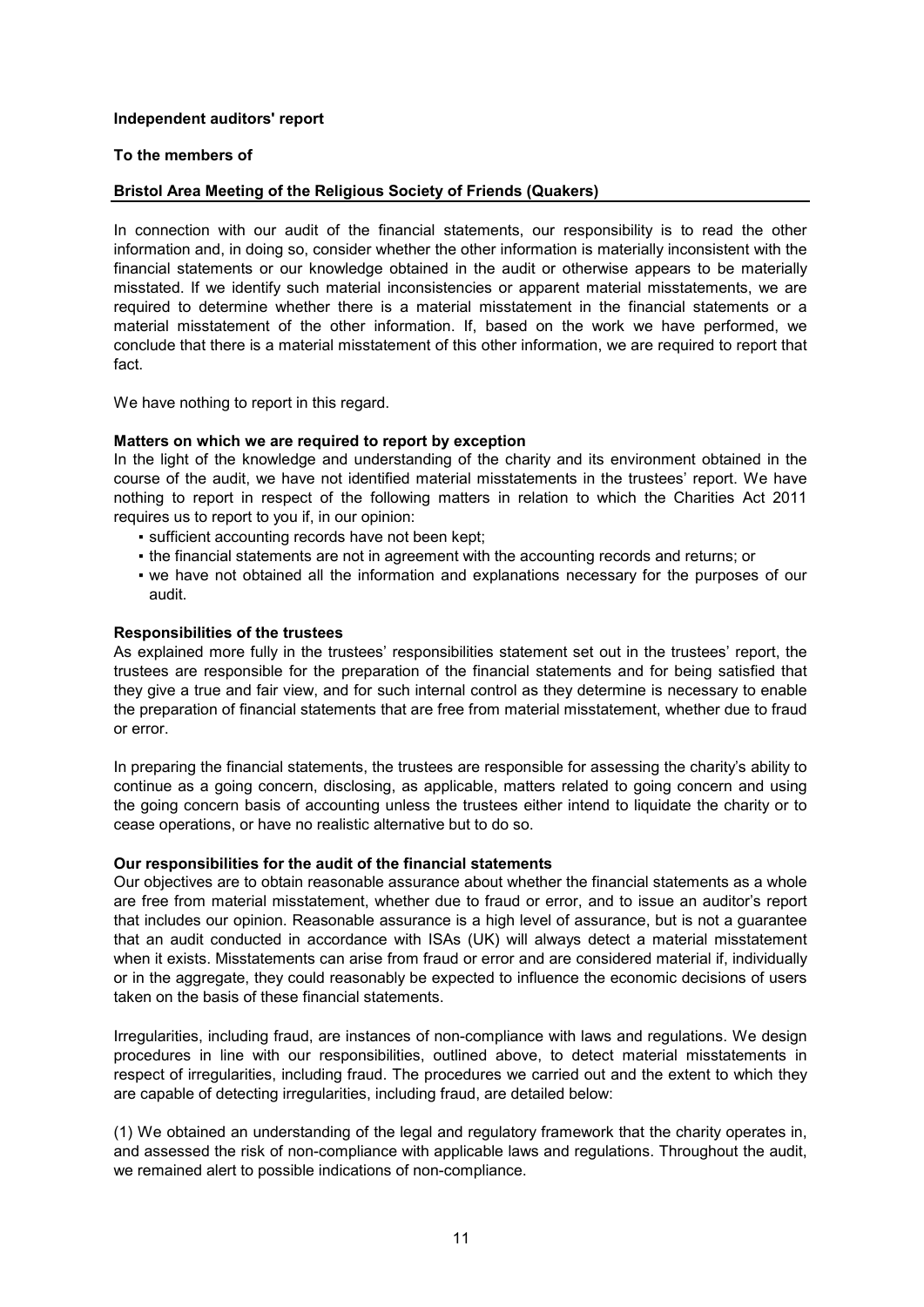#### **To the members of**

### **Bristol Area Meeting of the Religious Society of Friends (Quakers)**

(2) We reviewed the charity's policies and procedures in relation to:

- Identifying, evaluating and complying with laws and regulations, and whether they were aware of any instances of non-compliance;
- Detecting and responding to the risk of fraud, and whether they were aware of any actual, suspected or alleged fraud; and
- **•** Designing and implementing internal controls to mitigate the risk of non-compliance with laws and regulations, including fraud.

(3) We inspected the minutes of trustee meetings.

(4) We enquired about any non-routine communication with regulators and reviewed any reports made to them.

(5) We reviewed the financial statement disclosures and assessed their compliance with applicable laws and regulations.

(6) We performed analytical procedures to identify any unusual or unexpected transactions or balances that may indicate a risk of material fraud or error.

(7) We assessed the risk of fraud through management override of controls and carried out procedures to address this risk. Our procedures included:

- Testing the appropriateness of journal entries;
- Assessing judgements and accounting estimates for potential bias;
- Reviewing related party transactions; and
- Testing transactions that are unusual or outside the normal course of business.

Because of the inherent limitations of an audit, there is a risk that we will not detect all irregularities, including those leading to a material misstatement in the financial statements or non-compliance with regulation. Irregularities that arise due to fraud can be even harder to detect than those that arise from error as they may involve deliberate concealment or collusion.

A further description of our responsibilities for the audit of the financial statements is located on the Financial Reporting Council's website at: www.frc.org.uk/auditorsresponsibilities. This description forms part of our auditor's report.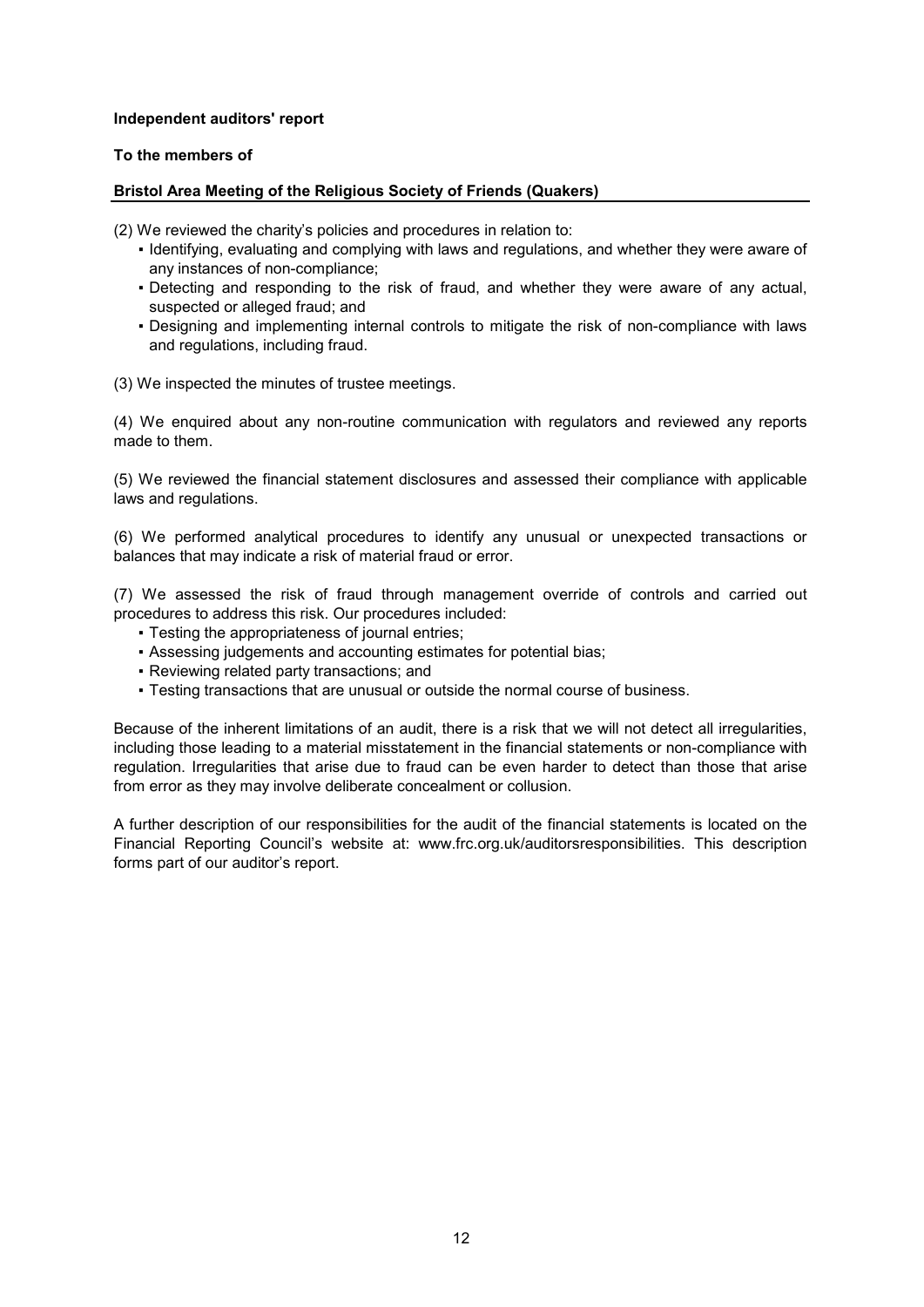#### **To the members of**

### **Bristol Area Meeting of the Religious Society of Friends (Quakers)**

#### **Use of our report**

This report is made solely to the charity's trustees, as a body, in accordance with section 144 of the Charities Act 2011 and the regulations made under section 154 of that Act. Our audit work has been undertaken so that we might state to the charity's trustees those matters we are required to state to them in an auditor's report and for no other purpose. To the fullest extent permitted by law, we do not accept or assume responsibility to anyone other than the charity's trustees as a body, for our audit work, for this report, or for the opinions we have formed.

[Godfrey Wilson Limited](https://eu1.documents.adobe.com/verifier?tx=CBJCHBCAABAAfDlDIp8VS-GIYcZpeHMTiS6q5ro1LbIh)

Date: 16 May 2022 BS1 4QD **GODFREY WILSON LIMITED** Chartered accountants and statutory auditors 5th Floor Mariner House 62 Prince Street Bristol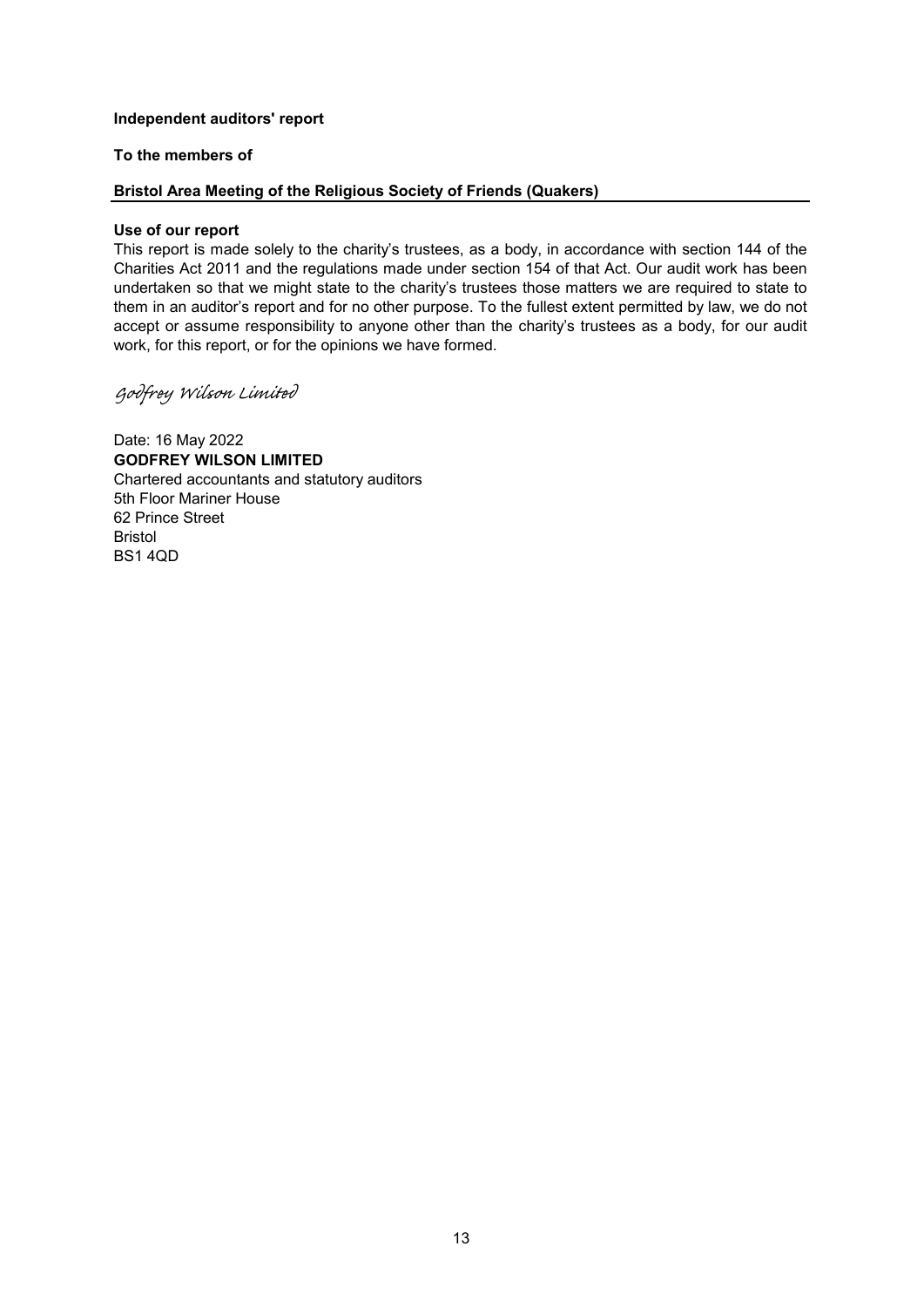# **Statement of financial activities**

#### **For the year ended 31 December 2021**

|                                                                |                | Endowment     | Restricted | Unrestricted | 2021<br><b>Total</b> | 2020<br>Total   |
|----------------------------------------------------------------|----------------|---------------|------------|--------------|----------------------|-----------------|
|                                                                | Note           | £             | £          | £            | £                    | £               |
| Income from:<br>Donations and legacies                         | 3              |               | 38,943     | 93,255       | 132,198              | 123,052         |
| Charitable activities                                          | 4              |               |            | 81,419       | 81,419               | 3,384<br>58,444 |
| Other trading activities<br>Investments                        | 5              |               | 12         | 7,540        | 7,552                | 12,829          |
| Profit on sale of fixed assets                                 |                | 367,195       |            |              | 367,195              |                 |
|                                                                |                |               |            |              |                      |                 |
| <b>Total income</b>                                            |                | 367,195       | 38,955     | 182,214      | 588,364              | 197,709         |
| <b>Expenditure on:</b>                                         |                |               |            |              |                      |                 |
| Raising funds                                                  |                | 370           |            | 117,479      | 117,849              | 78,666          |
| Charitable activities                                          |                | 108,692       | 48,748     | 191,228      | 348,668              | 287,819         |
|                                                                |                |               |            |              |                      |                 |
| <b>Total expenditure</b>                                       | $\overline{7}$ | 109,062       | 48,748     | 308,707      | 466,517              | 366,485         |
| Net income / (expenditure)                                     |                |               |            |              |                      |                 |
| before gains / losses                                          |                | 258,133       | (9,793)    | (126, 493)   | 121,847              | (168, 776)      |
| Net gains on investments                                       | 13             | 4,528         |            | 37,874       | 42,402               | 43,551          |
| Net income / (expenditure)                                     |                | 262,661       | (9,793)    | (88, 619)    | 164,249              | (125, 225)      |
| Transfers between funds                                        |                | (3,391,967)   |            | 3,391,967    |                      |                 |
| Net movement in funds                                          | 9              | (3, 129, 306) | (9,793)    | 3,303,348    | 164,249              | (125, 225)      |
| <b>Reconciliation of funds:</b><br>Total funds brought forward |                | 5,624,009     | 115,405    | 1,041,231    | 6,780,645            | 6,905,870       |
| <b>Total funds carried forward</b>                             |                | 2,494,703     | 105,612    | 4,344,579    | 6,944,894            | 6,780,645       |

All of the above results are derived from continuing activities. There were no other recognised gains or losses other than those stated above. Movements in funds are disclosed in note 17 to the accounts.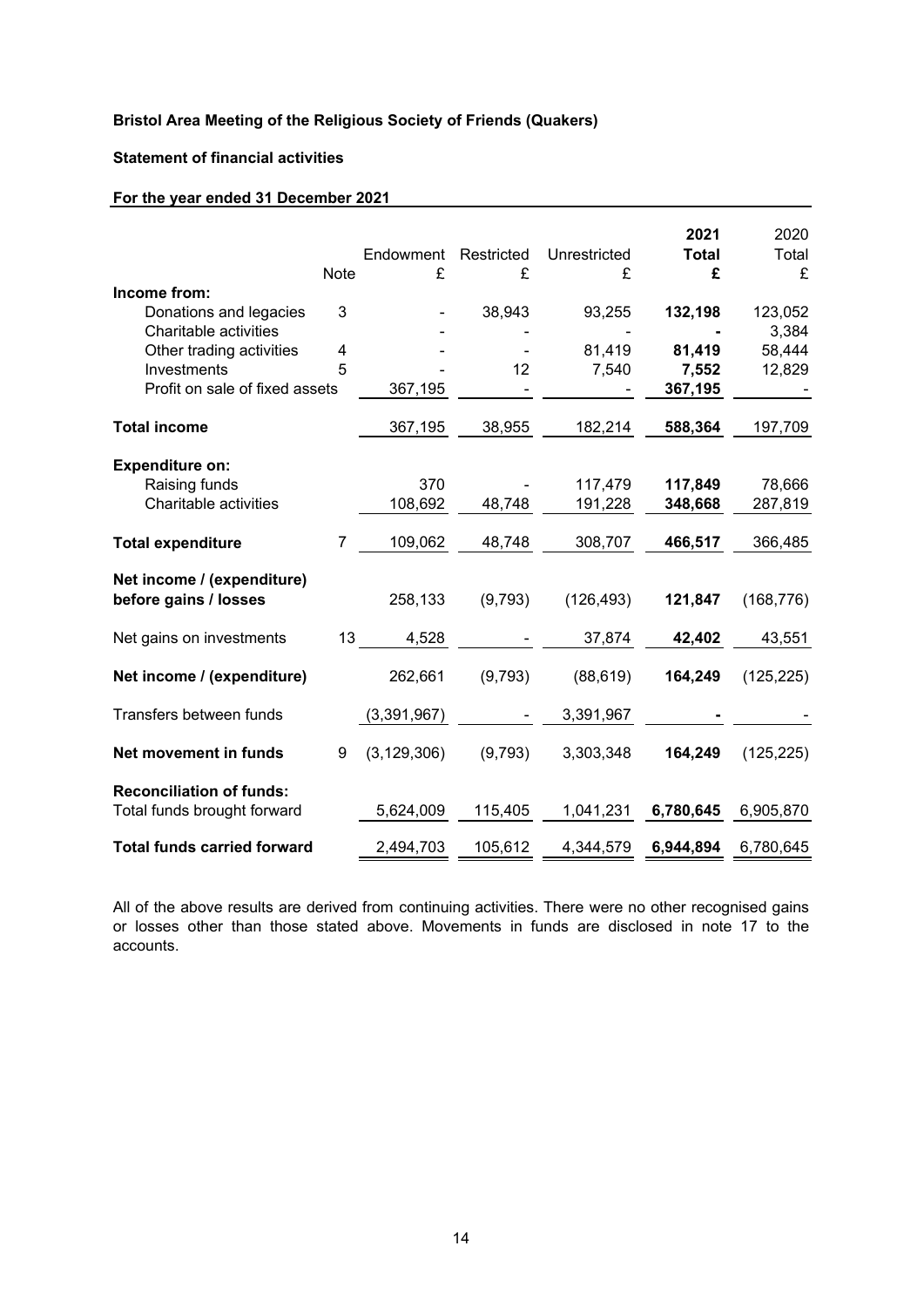# **Balance sheet**

# **As at 31 December 2021**

|                                                                                | Note     | £                 | 2021<br>£            | 2020<br>£            |
|--------------------------------------------------------------------------------|----------|-------------------|----------------------|----------------------|
| <b>Fixed assets</b>                                                            |          |                   |                      |                      |
| Tangible assets<br>Investments                                                 | 12<br>13 |                   | 6,153,299<br>339,601 | 6,019,889<br>575,665 |
|                                                                                |          |                   | 6,492,900            | 6,595,554            |
| <b>Current assets</b>                                                          |          |                   |                      |                      |
| <b>Debtors</b><br>Cash at bank and in hand                                     | 14       | 36,596<br>448,254 |                      | 8,327<br>269,078     |
|                                                                                |          | 484,850           |                      | 277,405              |
| <b>Liabilities</b>                                                             |          |                   |                      |                      |
| Creditors: amounts falling due within 1 year                                   | 15       | (32, 856)         |                      | (92, 314)            |
| <b>Net current assets</b>                                                      |          |                   | 451,994              | 185,091              |
| <b>Net assets</b>                                                              | 16       |                   | 6,944,894            | 6,780,645            |
|                                                                                |          |                   |                      |                      |
| <b>Funds</b>                                                                   | 17       |                   |                      |                      |
| <b>Endowment funds</b><br><b>Restricted funds</b><br><b>Unrestricted funds</b> |          |                   | 2,494,703<br>105,612 | 5,624,009<br>115,405 |
| Designated funds<br>General funds                                              |          |                   | 3,849,095<br>495,484 | 650,255<br>390,976   |
| <b>Total charity funds</b>                                                     |          |                   | 6,944,894            | 6,780,645            |

Approved by the trustees on 13 May 2022 and signed on their behalf by

[Gillian Whitehead](https://eu1.documents.adobe.com/verifier?tx=CBJCHBCAABAAfDlDIp8VS-GIYcZpeHMTiS6q5ro1LbIh)

Aubititiona

Gillian Whitehead **Paul Whitehouse**<br>Clerk **Paul Whitehouse**<br>AM Treasurer

AM Treasurer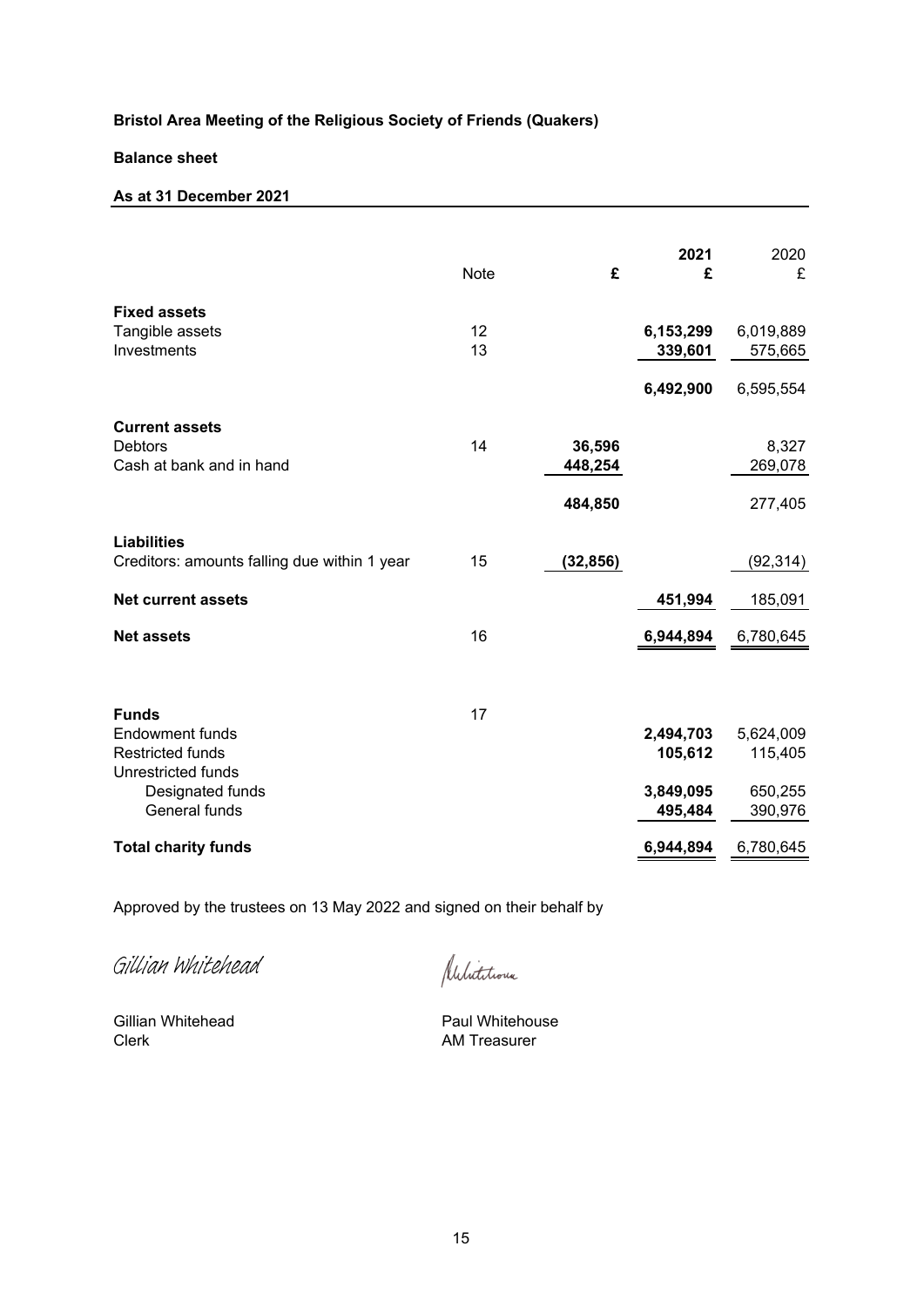# **Statement of cash flows**

# **For the year ended 31 December 2021**

|                                                                |                | 2021<br>£  | 2020<br>£      |
|----------------------------------------------------------------|----------------|------------|----------------|
| Cash used in operating activities:                             |                |            |                |
| Net movement in funds                                          |                | 164,249    | (125, 225)     |
| Adjustments for:                                               |                |            |                |
| Depreciation charges                                           |                | 158,716    | 142,170        |
| Gains on investments                                           |                | (42, 402)  | (43, 551)      |
| Dividends, interest and rents from investments                 |                | (7, 552)   | (12, 829)      |
| Profit on the sale of fixed assets                             |                | (367, 195) |                |
| Decrease / (increase) in debtors                               |                | (28, 269)  | 2,219          |
| Increase / (decrease) in creditors                             |                | 3,542      | (27,001)       |
| Net cash used in operating activities                          |                | (118, 911) | (64, 217)      |
| Cash flows from investing activities:                          |                |            |                |
| Dividends, interest and rents from investments                 |                | 7,552      | 12,829         |
| Net proceeds from the sale of property, plant and equipment    |                | 685,476    |                |
| Purchase of tangible fixed assets                              |                | (610, 407) | (127, 435)     |
| Proceeds from the sale of investments                          |                | 419,459    | 194,204        |
| Purchase of investments                                        |                | (146, 971) | (49, 759)      |
| Investment portfolio cash movement                             |                | 5,978      | 9,038          |
| Net cash provided by investing activities                      |                | 361,087    | 38,877         |
| <b>Cash flows from financing activities:</b>                   |                |            |                |
| Repayment of borrowing                                         |                | (63,000)   |                |
| Net cash used in financing activities                          |                | (63,000)   |                |
| Increase / (decrease) in cash and cash equivalents in the year |                | 179,176    | (25, 340)      |
| Cash and cash equivalents at the beginning of the year         |                | 269,078    | 294,418        |
| Cash and cash equivalents at the end of the year               |                | 448,254    | 269,078        |
| Analysis of changes in net debt:                               |                |            |                |
|                                                                | <b>Brought</b> | Cash       | <b>Carried</b> |
|                                                                | forward        | flows      | forward        |
|                                                                | £              | £          | £              |
| Cash                                                           | 269,078        | 179,176    | 448,254        |
| Loans due within 1 year                                        | (63,000)       | 63,000     |                |
|                                                                | 206,078        | 242,176    | 448,254        |
|                                                                |                |            |                |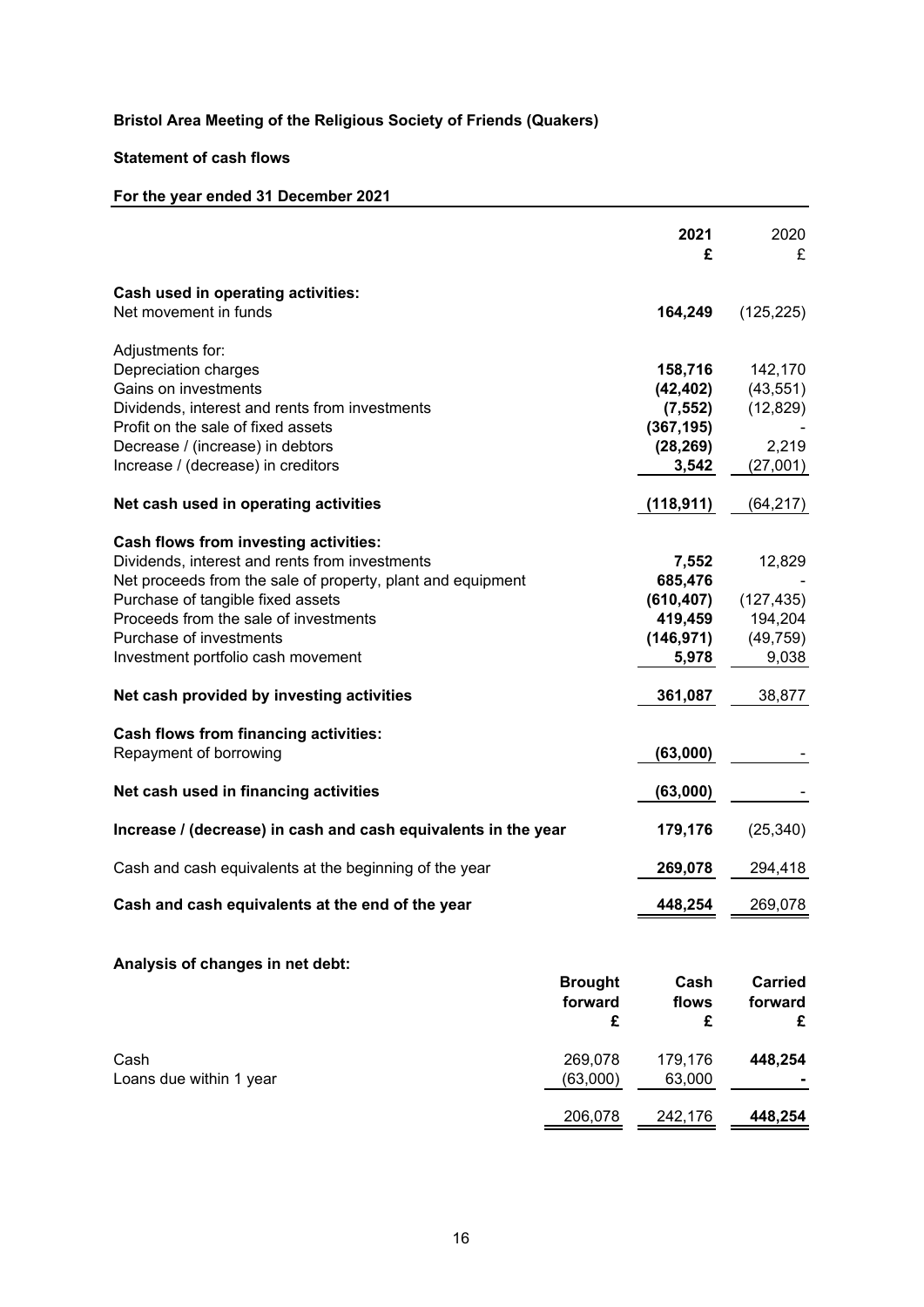#### **Notes to the financial statements**

#### **For the year ended 31 December 2021**

#### **1. Accounting policies**

#### **a) Basis of preparation**

The financial statements have been prepared in accordance with Accounting and Reporting by Charities: Statement of Recommended Practice applicable to charities in preparing their accounts in accordance with the Financial Reporting Standard applicable in the UK and Republic of Ireland (FRS 102) (effective 1 January 2019) - (Charities SORP (FRS 102)), the Financial Reporting Standard applicable in the UK and Republic of Ireland (FRS 102).

Bristol Area Meeting of the Religious Society of Friends (Quakers) meets the definition of a public benefit entity under FRS 102. Assets and liabilities are initially recognised at historical cost or transaction value unless otherwise stated in the relevant accounting policy note.

#### **b) Going concern basis of accounting**

The accounts have been prepared on the assumption that the charity is able to continue as a going concern, which the trustees consider appropriate having regard to the current level of unrestricted reserves. There are no material uncertainties about the charity's ability to continue as a going concern.

#### **c) Income**

Income is recognised when the charity has entitlement to the funds, any performance conditions attached to the item of income have been met, it is probable that the income will be received and the amount can be measured reliably.

Income from the government and other grants, whether 'capital' grants or 'revenue' grants, is recognised when the charity has entitlement to the funds, any performance conditions attached to the grants have been met, it is probable that the income will be received and the amount can be measured reliably and is not deferred.

#### **d) Investment income**

Interest on funds held on deposit, dividends and other investment income are included when receivable and the amount can be measured reliably by the charity. This is normally upon notification of the amounts paid or payable by the bank or investment managers.

Investment income generated from endowment funds is either restricted or unrestricted, depending on the terms of the endowment fund.

#### **e) Interest receivable**

Interest on funds held on deposit is included when receivable and the amount can be measured reliably by the charity: this is normally upon notification of the interest paid or payable by the bank.

#### **f) Funds accounting**

Endowment funds are funds which are held on trust to be retained for the benefit of the charity as a capital fund. Where the Trustees must permanently maintain the whole of the fund it is referred to as permanent endowment and such a fund cannot normally be spent as if it were income. Where the trustees have a power of discretion to convert endowed capital into income, it is referred to as expendable endowment.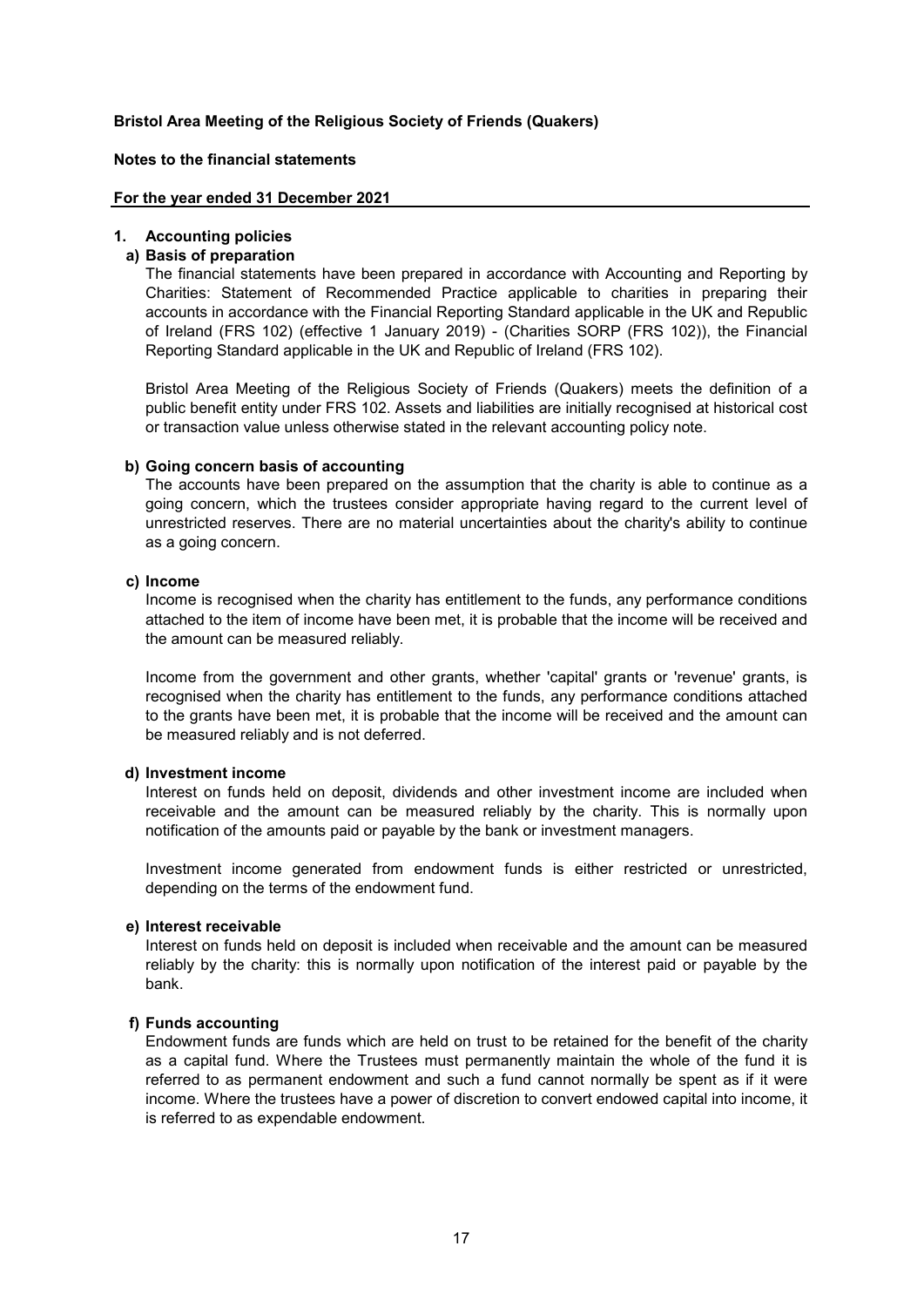#### **Notes to the financial statements**

#### **For the year ended 31 December 2021**

#### **1. Accounting policies (continued)**

#### **f) Funds accounting (continued)**

Restricted funds are donations which the donor has specified are to be solely used for particular areas of the charity's work or for specific projects being undertaken by the charity. The aim and use of each restricted fund is set out in the notes to the financial statements.

Unrestricted funds are available to spend on activities that further any of the purposes of the charity. Designated funds are unrestricted funds of the charity which the trustees have decided at their discretion to set aside to use for a specific purpose.

#### **g) Grants payable**

Grants payable are charged in the year in which the offer is conveyed to the recipient except in those cases where the offer is conditional, such grants being recognised as expenditure when the conditions attached have been fulfilled. Grants offered subject to conditions at the year end are noted as commitment but are not accrued as expenditure.

#### **h) Expenditure and irrecoverable VAT**

Expenditure is recognised once there is a legal or constructive obligation to make a payment to a third party, it is probable that settlement will be required and the amount of the obligation can be measured reliably.

Irrecoverable VAT is charged as a cost against the activity for which the expenditure was incurred.

Expenditure on raising funds includes all expenditure incurred by the charity to raise funds for its charitable purposes, and includes costs of all fundraising activities including direct staff time, investment management fees and any associated support costs.

Expenditure on charitable activities is inucrred on directly undertaking the activities which directly further the charity's objectives, including any associated support costs.

#### **i) Allocation of support and governance costs**

Support costs are those functions that assist the work of the charity but do not directly undertake charitable activities. Governance costs are the costs associated with the governance arrangements of the charity, including the costs of complying with constitutional and statutory requirements and any costs associated with the strategic management of the charity's activities. These costs have been allocated between the costs of raising funds and charitable activities on the following basis:

|                       | 2021 | 2020 |
|-----------------------|------|------|
| Raising funds         | 50%  | 50%  |
| Charitable activities | 50%  | 50%  |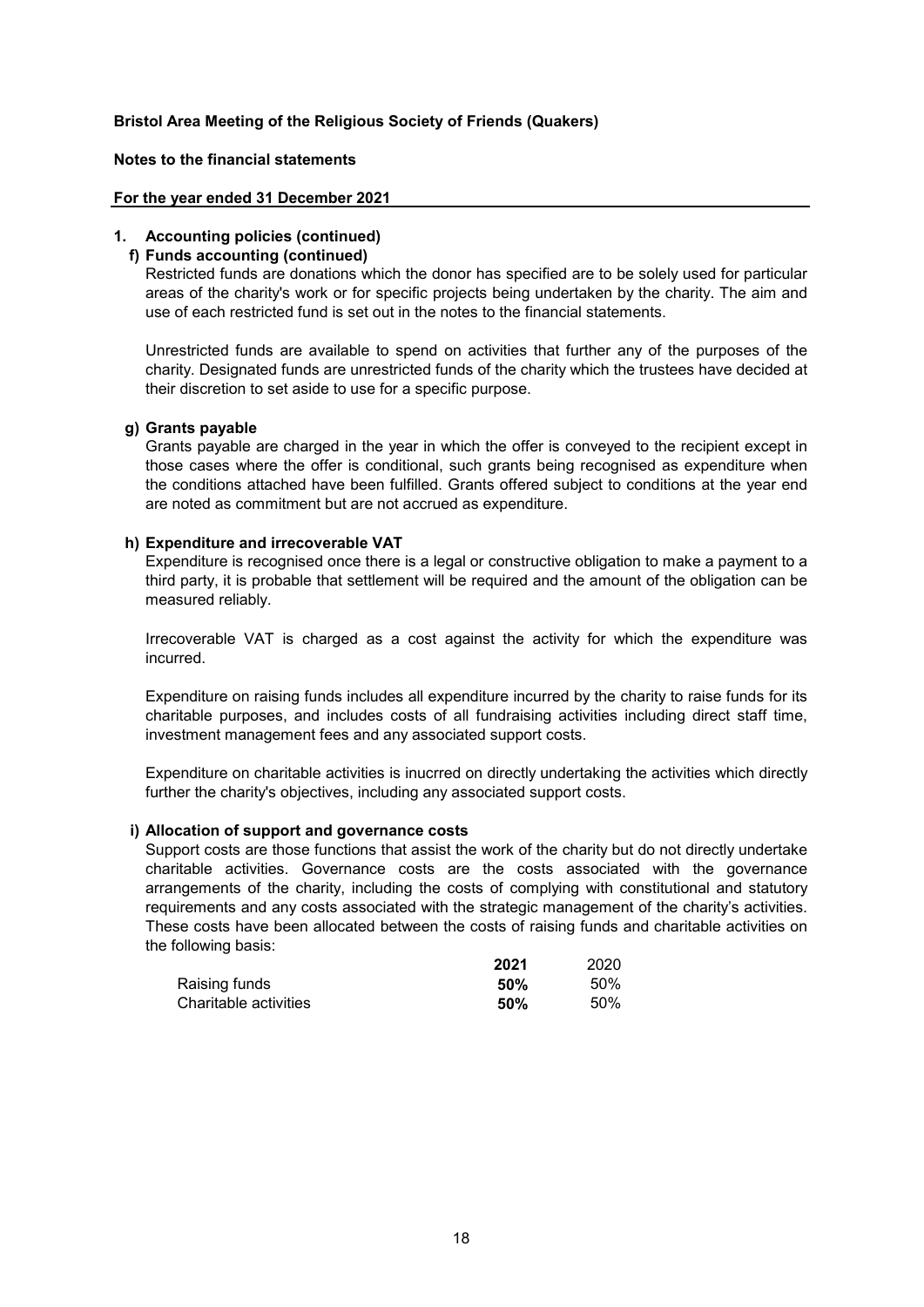#### **Notes to the financial statements**

#### **For the year ended 31 December 2021**

#### **1. Accounting policies (continued)**

#### **j) Tangible fixed assets**

The freehold properties carried in the accounts consist of Meeting Houses and Burial Grounds and the title deeds are held in the name of Friends Trusts Limited. Historical costs were not known and the cost values were based on reinstatement values for insurance purposes, which were considered to represent deemed cost on transition to FRS102 at 1 January 2014.

Other tangible fixed assets are initially recognised at cost, which includes all costs incurred to bring the asset into its intended working condition. Depreciation is provided at rates calculated to write down the cost of each asset to its estimated residual value over its expected useful life. The depreciation rates in use are as follows:

| Freehold land         | No depreciation charged                  |
|-----------------------|------------------------------------------|
| Freehold buildings    | 50 years straight line                   |
| Leasehold property    | Straight line over the life of the lease |
| Property improvements | 20 years straight line                   |
| Equipment             | 5 years straight line                    |

Items of equipment are capitalised where the purchase price exceeds £1,000.

#### **k) Listed investments**

Investments in quoted shares, traded bonds and similar investments are measured initially at cost and subsequently at fair value (their market value). The statement of financial activities includes the net gains and losses arising on revaluations and disposals throughout the year.

#### **l) Unlisted investments**

Unlisted investments comprise investments in co-operative share capital, which are held at fair value. As co-operative shares do not appreciate in value, the fair value is deemed to be the same as historic cost less impairment.

#### **m) Debtors**

Trade and other debtors are recognised at the settlement amount due after any trade discount offered. Prepayments are valued at the amount prepaid net of any trade discounts due.

#### **n) Cash at bank and in hand**

Cash at bank and cash in hand includes cash and short term highly liquid investments with a short maturity of three months or less from the date of acquisition or opening of the deposit or similar account.

#### **o) Creditors**

Creditors and provisions are recognised where the charity has a present obligation resulting from a past event that will probably result in the transfer of funds to a third party and the amount due to settle the obligation can be measured or estimated reliably. Creditors and provisions are normally recognised at their settlement amount after allowing for any trade discounts due.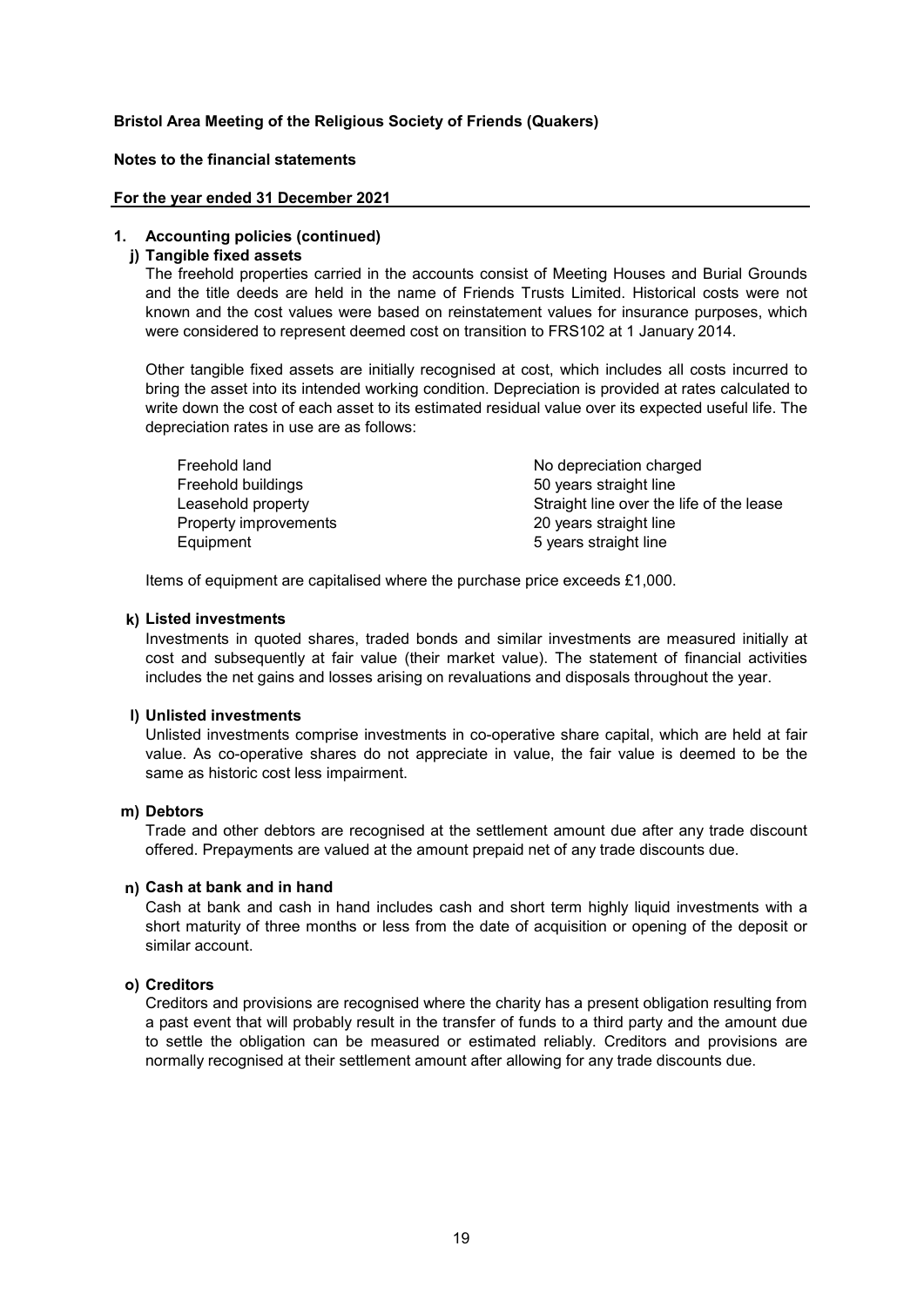#### **Notes to the financial statements**

#### **For the year ended 31 December 2021**

#### **1. Accounting policies (continued)**

#### **p) Financial instruments**

The charity only has financial assets and financial liabilities of a kind that qualify as basic financial instruments. Basic financial instruments are initially recognised at transaction value and subsequently measured at their settlement value.

#### **q) Pension costs**

The company operates a defined contribution pension scheme for its employees. There are no further liabilities other than that already recognised in the SOFA.

#### **r) Accounting estimates and key judgements**

In the application of the charity's accounting policies, the trustees are required to make judgements, estimates and assumptions about the carrying values of assets and liabilities that are not readily apparent from other sources. The estimates and underlying assumptions are based on historical experience and other factors that are considered to be relevant. Actual results may differ from these estimates.

The estimates and underlying assumptions are reviewed on an ongoing basis. Revisions to accounting estimates are recognised in the period in which the estimate is revised if the revision affects only that period, or in the period of the revision and future periods if the revision affects both current and future periods.

The key sources of estimation uncertainty that have a significant effect on the amounts recognised in the financial statements are described below.

#### **Freehold land and buildings**

As described in note 1(j) to the financial statements, the freehold properties were initially recognised at deemed cost, which was based on historic reinstatement values for insurance purposes. The split between land and buildings has been estimated on the basis of local government estimates for the value of land determined in 2014, and approximate hectarage of the land. The total deemed cost of the land at 31 December 2021 is estimated at £864,000.

#### **Depreciation**

As described in note 1(j) to the financial statements, depreciation is provided at rates calculated to write down the cost of each asset to its estimated residual value over its expected useful life.

#### **Transfers between funds**

As described in note 17 to the accounts, a transfer out of restricted endowment funds into unrestricted funds has been made in 2021, representing the reclassification of five properties (Bedminster, Central Bristol, Horfield and Redland Meeting Houses). The trustees deem that these properties had been wrongly classified as endowed by the Charity Commission in the 2012 Scheme.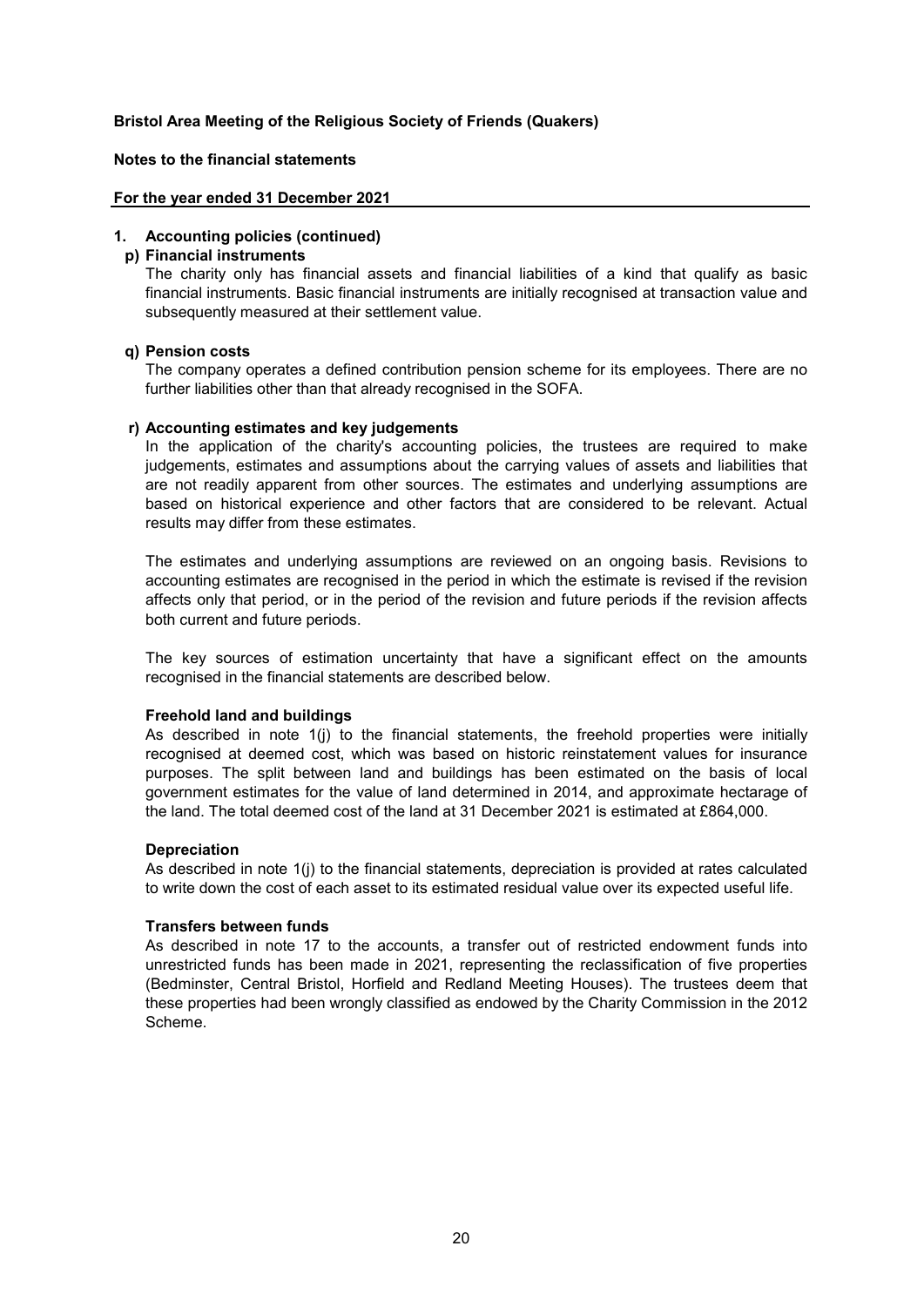# **Notes to the financial statements**

# **For the year ended 31 December 2021**

# **2. Prior period comparatives: statement of financial activities**

|                                         |            |            |                         | 2020       |
|-----------------------------------------|------------|------------|-------------------------|------------|
|                                         | Endowment  |            | Restricted Unrestricted | Total      |
|                                         | £          | £          | £                       | £          |
| Income from:                            |            |            |                         |            |
| Donations and legacies                  |            | 48,841     | 74,211                  | 123,052    |
| Charitable activities                   |            |            | 3,384                   | 3,384      |
| Other trading activities<br>Investments |            |            | 58,444                  | 58,444     |
|                                         |            | 2,180      | 10,649                  | 12,829     |
| <b>Total income</b>                     |            | 51,021     | 146,688                 | 197,709    |
| <b>Expenditure on:</b>                  |            |            |                         |            |
| Raising funds                           | 3,198      |            | 75,468                  | 78,666     |
| Charitable activities                   | 108,994    | 56,936     | 121,889                 | 287,819    |
|                                         |            |            |                         |            |
| <b>Total expenditure</b>                | 112,192    | 56,936     | 197,357                 | 366,485    |
|                                         |            |            |                         |            |
| Net expenditure before gains / (losses) | (112, 192) | (5, 915)   | (50, 669)               | (168, 776) |
| Net gains on investments                | 38,763     |            | 4,788                   | 43,551     |
| Net expenditure                         | (73, 429)  | (5, 915)   | (45, 881)               | (125, 225) |
| Transfers between funds                 |            |            |                         |            |
|                                         | (621, 611) | (172, 868) | 794,479                 |            |
| Net movement in funds                   | (695, 040) | (178,783)  | 748,598                 | (125, 225) |

# **3. Income from donations and legacies**

|            | £      | Restricted Unrestricted<br>£ | 2021<br><b>Total</b><br>£ |
|------------|--------|------------------------------|---------------------------|
| Donations  | 38,943 | 52,340                       | 91,283                    |
| Legacies   | ۰      | 30,005                       | 30,005                    |
| CJRS grant | ۰      | 10,910                       | 10,910                    |
|            | 38,943 | 93,255                       | 132,198                   |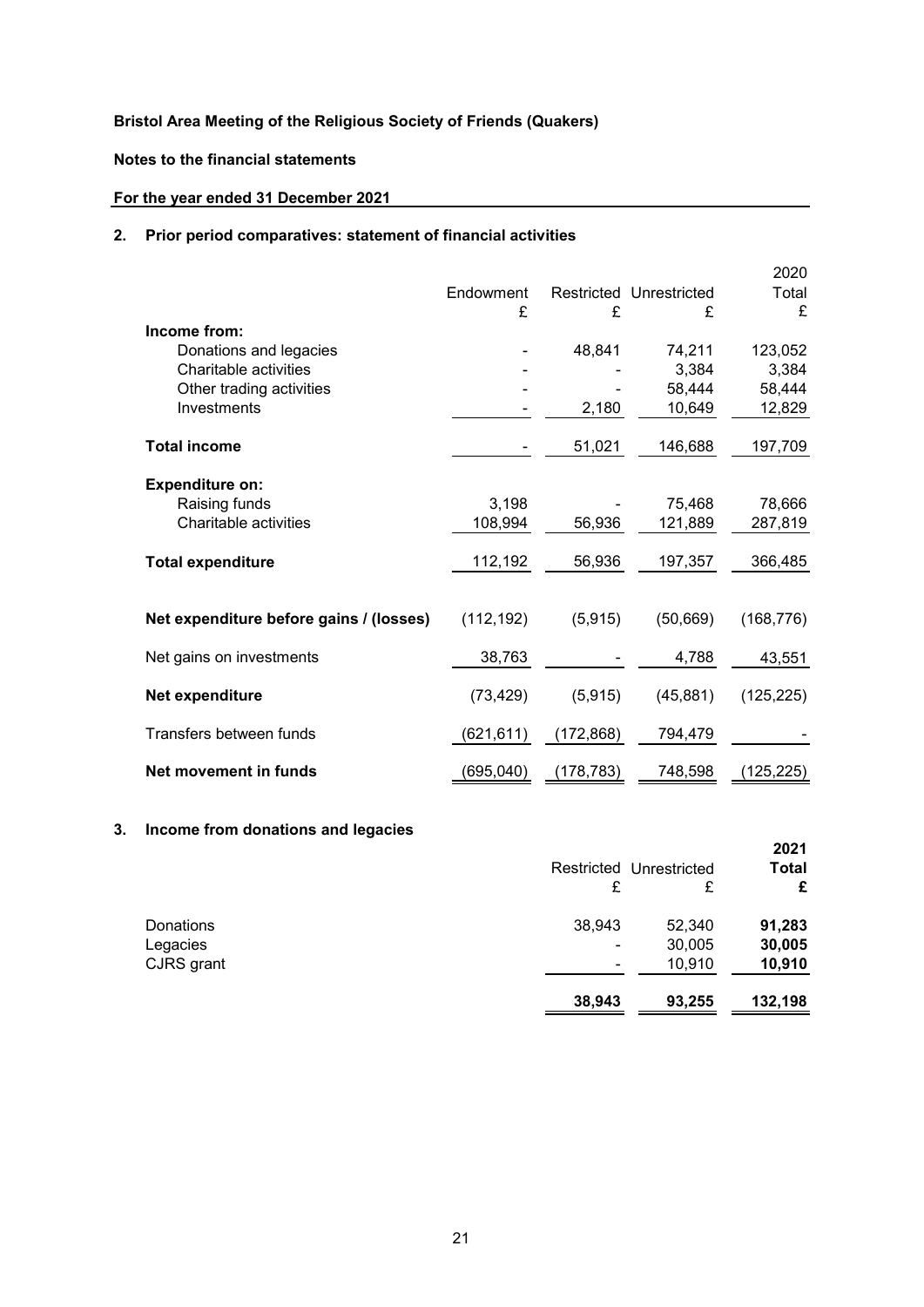## **Notes to the financial statements**

#### **For the year ended 31 December 2021**

| 3. | Income from donations and legacies (continued)<br>Prior period comparative: |                         |                              | 2020              |
|----|-----------------------------------------------------------------------------|-------------------------|------------------------------|-------------------|
|    |                                                                             | £                       | Restricted Unrestricted<br>£ | Total<br>£        |
|    | Donations<br>CJRS grant                                                     | 48,841                  | 52,042<br>22,169             | 100,883<br>22,169 |
|    |                                                                             | 48,841                  | 74,211                       | 123,052           |
| 4. | Income from other trading activities                                        |                         |                              |                   |
|    |                                                                             |                         | 2021                         | 2020              |
|    |                                                                             | Restricted Unrestricted | Total                        | Total             |
|    | £                                                                           | £                       | £                            | £                 |
|    | Lettings income                                                             | 74,245                  | 74,245                       | 47,595            |
|    | Feed-in tariff                                                              | 7,174                   | 7,174                        | 10,039            |
|    | Misc income                                                                 |                         |                              | 810               |
|    |                                                                             | 81,419                  | 81,419                       | 58,444            |

All income from other trading in the prior year was unrestricted.

## **5. Income from investments**

|                                                                 | £     | Restricted Unrestricted<br>£ | 2021<br>Total<br>£ |
|-----------------------------------------------------------------|-------|------------------------------|--------------------|
| Dividends and interest from investments<br><b>Bank interest</b> | 12    | 7,500<br>40                  | 7,500<br>52        |
| <b>Total income from investments</b>                            | 12    | 7,540                        | 7,552              |
| Prior period comparative:                                       |       |                              | 2020               |
|                                                                 | £     | Restricted Unrestricted<br>£ | Total<br>£         |
| Dividends and interest from investments<br><b>Bank interest</b> | 2,180 | 8,889<br>1,760               | 11,069<br>1,760    |
| Total income from investments                                   | 2,180 | 10,649                       | 12,829             |

# **6. Government grants**

The charity received government grants, defined as funding from Coronavirus Job Retention Scheme during the year. The total value of such grants in the period ending 31 December 2021 was £10,910 (2020: £22,169). There are no unfulfilled conditions or contingencies attaching to these grants.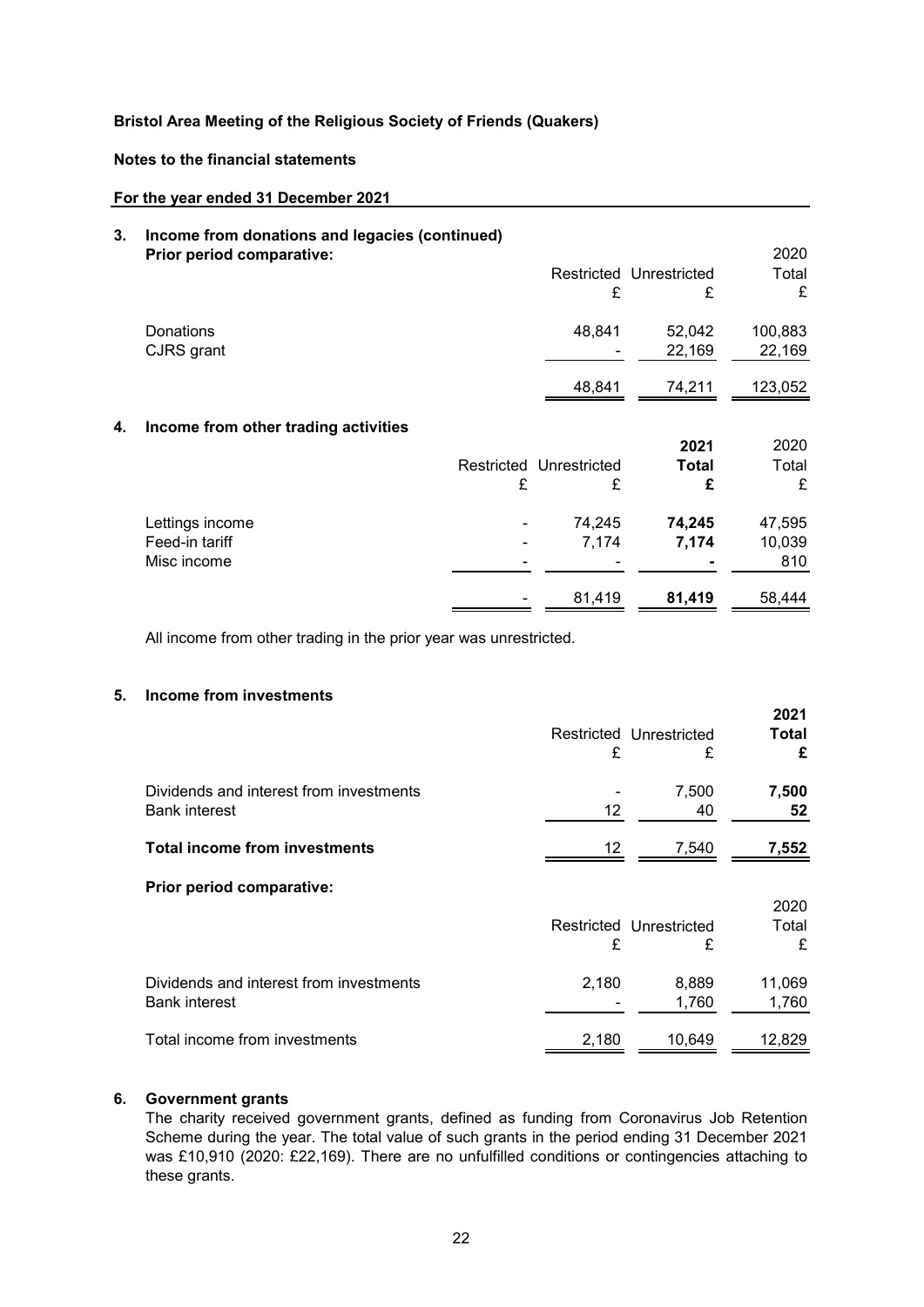# **Notes to the financial statements**

# **For the year ended 31 December 2021**

# **7. Total expenditure**

|                                |         |            | Support and |            |
|--------------------------------|---------|------------|-------------|------------|
|                                | Raising | Charitable | governance  |            |
|                                | funds   | activities | costs       | 2021 Total |
|                                | £       | £          | £           | £          |
| Staff costs (note 10)          | 23,764  | 23,765     | 3,513       | 51,042     |
| Grants payable (note 8)        |         | 42,149     |             | 42,149     |
| <b>Bank charges</b>            |         |            | 552         | 552        |
| Cleaning                       |         |            | 11,676      | 11,676     |
| Energy                         |         |            | 12,077      | 12,077     |
| Gardening                      |         | 9,325      |             | 9,325      |
| Hospitality                    |         | 6,054      |             | 6,054      |
| Insurances                     |         |            | 9,220       | 9,220      |
| Ministry / library             |         | 17,278     |             | 17,278     |
| Other professional services    |         |            | 18,768      | 18,768     |
| Property repairs / maintenance |         |            | 94,440      | 94,440     |
| Staff housing costs            |         |            | 6,894       | 6,894      |
| Waste disposal, water and      |         |            |             |            |
| sewerage                       |         |            | 2,504       | 2,504      |
| Rent                           |         | 762        |             | 762        |
| Depreciation                   |         | 158,716    |             | 158,716    |
| Office and other costs         |         |            | 12,270      | 12,270     |
| Investment management fees     | 3,466   |            |             | 3,466      |
| Audit and accounting fees      |         |            | 9,324       | 9,324      |
| Sub-total                      | 27,230  | 258,049    | 181,238     | 466,517    |
| Allocation of support and      |         |            |             |            |
| governance costs               | 90,619  | 90,619     | (181, 238)  |            |
| <b>Total expenditure</b>       | 117,849 | 348,668    |             | 466,517    |

Total governance costs were £11,357 (2020: £13,924).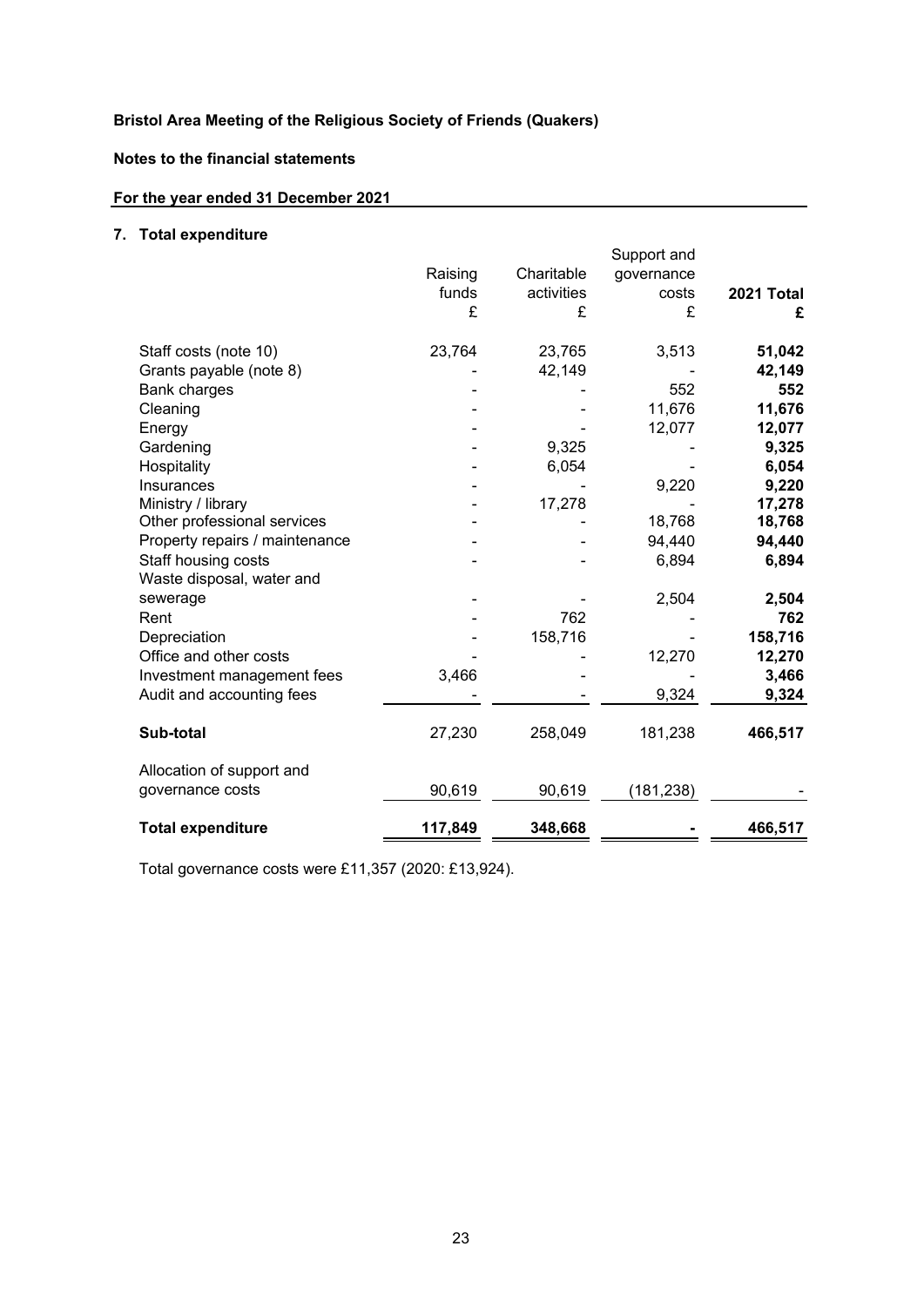# **Notes to the financial statements**

# **For the year ended 31 December 2021**

| 7. | <b>Total expenditure</b>       |         |            |             |            |
|----|--------------------------------|---------|------------|-------------|------------|
|    | Prior period comparative       |         |            | Support and |            |
|    |                                | Raising | Charitable | governance  |            |
|    |                                | funds   | activities | costs       | 2020 Total |
|    |                                | £       | £          | £           | £          |
|    | Staff costs (note 10)          | 32,021  | 32,021     | 2,483       | 66,525     |
|    | Grants payable (note 8)        |         | 57,519     |             | 57,519     |
|    | Other meetings donations       |         | 1,110      |             | 1,110      |
|    | <b>Bank charges</b>            |         |            | 279         | 279        |
|    | Cleaning                       |         |            | 732         | 732        |
|    | Energy                         |         |            | 12,286      | 12,286     |
|    | Gardening                      |         | 2,475      |             | 2,475      |
|    | Hospitality                    |         | 5,397      |             | 5,397      |
|    | Insurances                     |         |            | 8,741       | 8,741      |
|    | Ministry / library             |         | 3,694      |             | 3,694      |
|    | Other professional services    |         |            | 3,150       | 3,150      |
|    | Property repairs / maintenance |         |            | 36,510      | 36,510     |
|    | Staff housing costs            |         |            | 4,902       | 4,902      |
|    | Waste disposal, water and      |         |            |             |            |
|    | sewerage                       |         |            | 2,792       | 2,792      |
|    | Rent                           |         | 381        |             | 381        |
|    | Depreciation                   |         | 142,170    |             | 142,170    |
|    | Office and other costs         |         |            | 1,340       | 1,340      |
|    | Investment management fees     | 3,593   |            |             | 3,593      |
|    | Audit and accounting fees      |         |            | 12,889      | 12,889     |
|    | Sub-total                      | 35,614  | 244,767    | 86,104      | 366,485    |
|    | Allocation of support and      |         |            |             |            |
|    | governance costs               | 43,052  | 43,052     | (86, 104)   |            |
|    | Total expenditure              | 78,666  | 287,819    |             | 366,485    |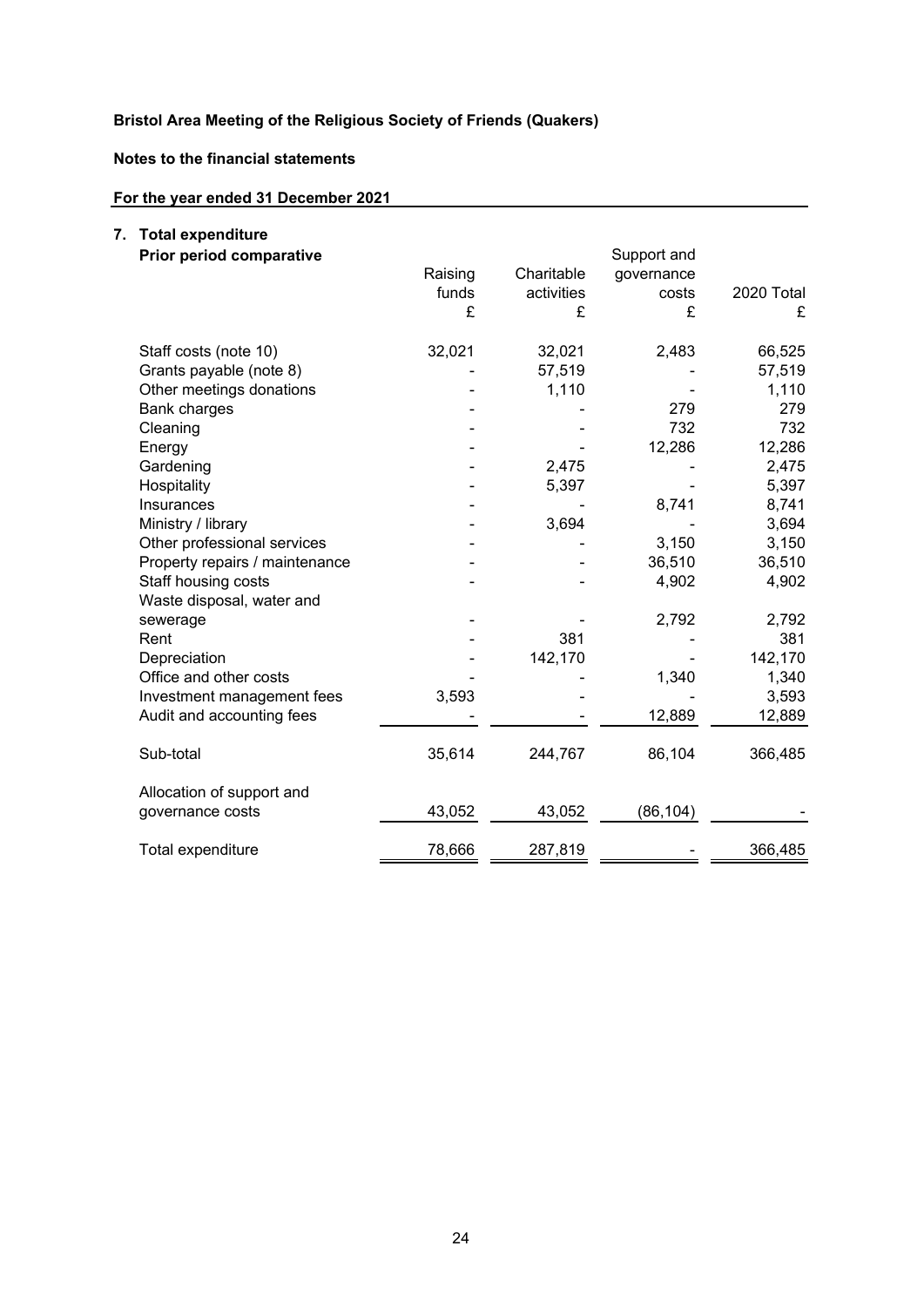### **Notes to the financial statements**

## **For the year ended 31 December 2021**

#### **8. Grants and donations payable**

|                                                    | 2021   | 2020   |
|----------------------------------------------------|--------|--------|
|                                                    | £      | £      |
| <b>Britain Yearly Meeting</b>                      | 32,555 | 34,605 |
| Other institutions                                 | 8,201  | 20,181 |
| Grants to institutions (23 institutions, 2020: 32) | 40,756 | 54,786 |
| Grants to individuals (4 individuals, 2020: 15)    | 1,393  | 2,733  |
|                                                    | 42.149 | 57.519 |

# **9. Net movement in funds**

This is stated after charging:

|                                                     | 2021<br>£ | 2020<br>£ |
|-----------------------------------------------------|-----------|-----------|
| Depreciation                                        | 158,716   | 142,170   |
| Trustees' remuneration                              | Nil       | Nil       |
| Trustees' reimbursed expenses (2 trustees, 2020: 2) | 1.823     | 286       |
| Auditors' remuneration:                             |           |           |
| • Statutory audit (including VAT)                   | 7,800     | 8,000     |
| • Other services                                    |           | 599       |

Trustees' reimbursed expenses include meeting costs and reimbursement for items purchased on behalf of the charity.

#### **10. Staff costs and numbers**

Staff costs were as follows:

|                                     | 2021<br>£       | 2020<br>£       |
|-------------------------------------|-----------------|-----------------|
| Salaries and wages<br>Pension costs | 49,325<br>1,717 | 64,371<br>2,154 |
|                                     | 51,042          | 66,525          |

No employee earned more than £60,000 during the year.

The key management personnel of the charity comprise the Trustees, who did not receive any remuneration during the current or prior year.

|                               | 2021<br>No. | 2020<br>No. |
|-------------------------------|-------------|-------------|
| Average full time equivalents | 3.50        | 2.00        |
| Average head count            | 7.00        | 7.00        |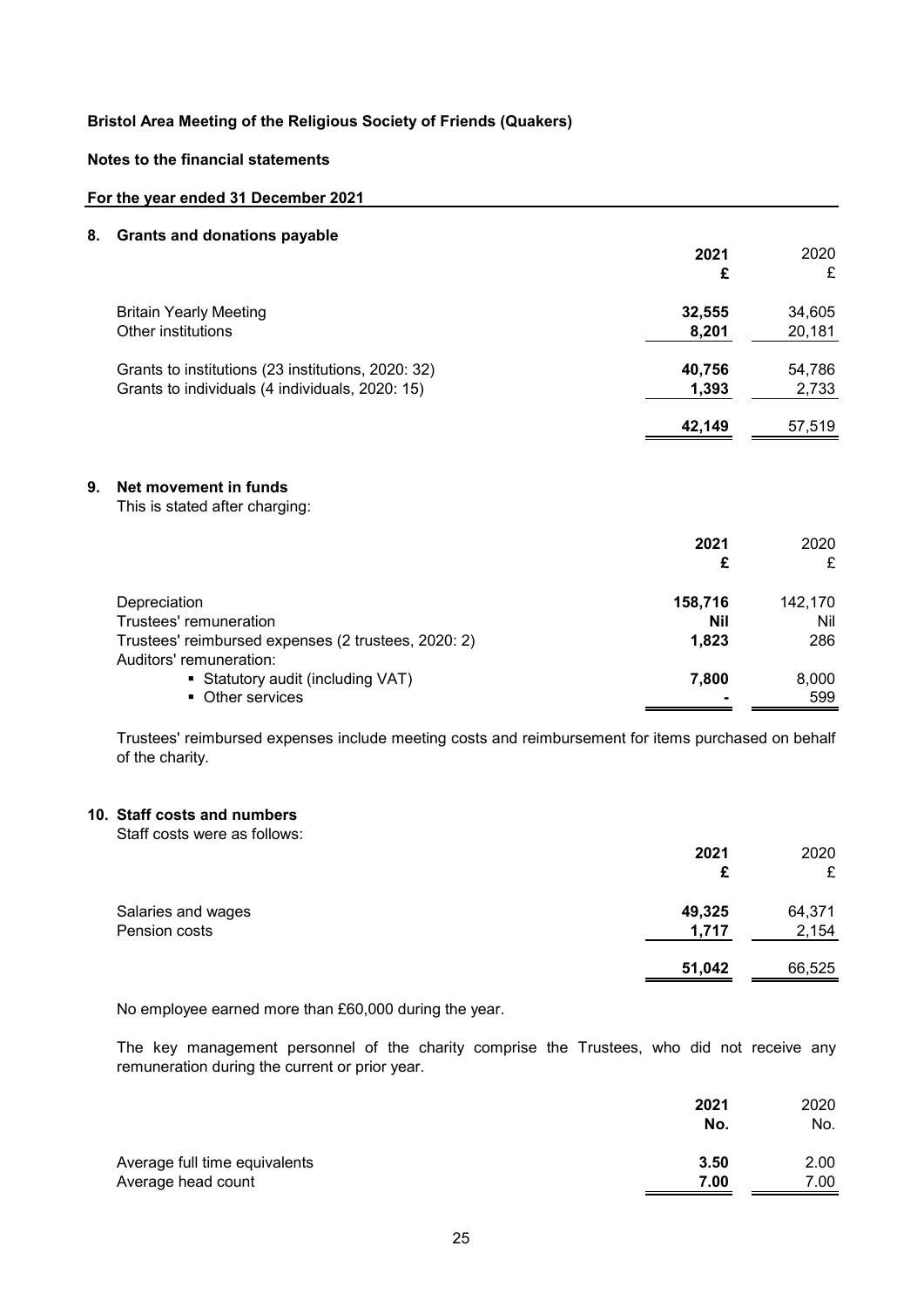#### **Notes to the financial statements**

# **For the year ended 31 December 2021**

#### **11. Taxation**

The charity is exempt from corporation tax as all its income is charitable and is applied for charitable purposes.

# **12. Tangible fixed assets**

|           | Leasehold |         |                                   |              |
|-----------|-----------|---------|-----------------------------------|--------------|
| property  |           |         | Equipment                         | <b>Total</b> |
| £         | £         | £       | £                                 | £            |
|           |           |         |                                   |              |
| 6,348,702 |           | 415,601 | 61,978                            | 6,826,281    |
|           | 302,366   | 298,397 | 9,644                             | 610,407      |
| (370,244) |           |         |                                   | (370,244)    |
| 5,978,458 | 302,366   | 713,998 | 71,622                            | 7,066,444    |
|           |           |         |                                   |              |
| 762,958   |           | 20,780  | 22,654                            | 806,392      |
| 107,318   | 1,374     | 35,700  | 14,324                            | 158,716      |
| (51, 963) |           |         |                                   | (51,963)     |
| 818,313   | 1,374     | 56,480  | 36,978                            | 913,145      |
|           |           |         |                                   |              |
| 5,160,145 | 300,992   | 657,518 | 34,644                            | 6,153,299    |
| 5,585,744 |           | 394,821 | 39,324                            | 6,019,889    |
|           | Freehold  |         | Property<br>property improvements |              |

Included in freehold property is land totalling £864,000 that is not depreciated (2020: £899,000).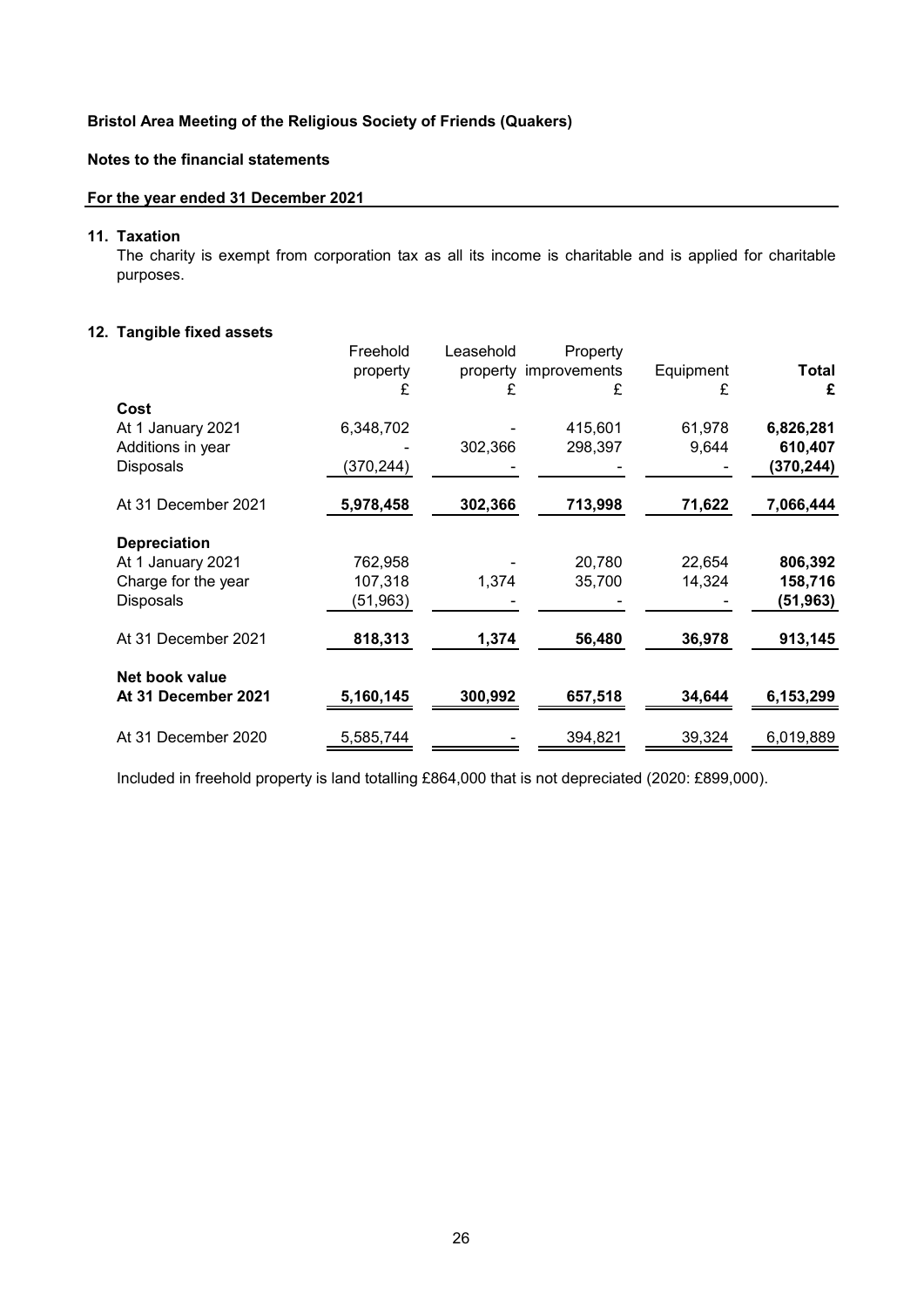# **Notes to the financial statements**

# **For the year ended 31 December 2021**

# **13. Investments**

|                                     | Rathbones  | Unlisted    |            |            |
|-------------------------------------|------------|-------------|------------|------------|
|                                     | funds      | investments | 2021       | 2020       |
|                                     | £          | £           | £          | £          |
| Market value at 1 January 2021      | 555,665    | 20,000      | 575,665    | 685,597    |
| Additions                           | 146,971    |             | 146,971    | 49,759     |
| Disposals proceeds                  | (419, 459) |             | (419, 459) | (194, 204) |
| Gains / (losses)                    | 42,402     |             | 42,402     | 43,551     |
| Movement in cash balance            | (5,978)    |             | (5,978)    | (9,038)    |
| Market value at 31 December 2021    | 319,601    | 20,000      | 339,601    | 575,665    |
| <b>Represented by:</b>              |            |             |            |            |
| Listed investments                  | 309,451    |             | 309,451    | 539,537    |
| Unlisted investments                |            | 20,000      | 20,000     | 20,000     |
| Cash                                | 10,150     |             | 10,150     | 16,128     |
|                                     | 319,601    | 20,000      | 339,601    | 575,665    |
| <b>Historic cost at 31 December</b> | 235,264    | 20,000      | 255,264    | 356,812    |

Unlisted investments comprise an investment co-operative share capital, which do not appreciate in value. The investment is reviewed annually for any diminution in value and is believed to be worth the amount stated in the balance sheet.

# **14. Debtors**

|                                           | 2021   | 2020   |
|-------------------------------------------|--------|--------|
|                                           | £      | £      |
| Trade debtors                             | 15,707 | 5,977  |
| Other debtors                             | 20,889 | 2,350  |
|                                           | 36,596 | 8,327  |
| 15. Creditors : amounts due within 1 year |        |        |
|                                           | 2021   | 2020   |
|                                           | £      | £      |
| Loans                                     |        | 63,000 |
| Trade creditors                           | 19,916 | 19,980 |
| Accruals                                  | 8,955  | 7,784  |
| Other taxation and social security        | 1,895  | 1,470  |
| Other creditors                           | 2,090  | 80     |
|                                           | 32,856 | 92,314 |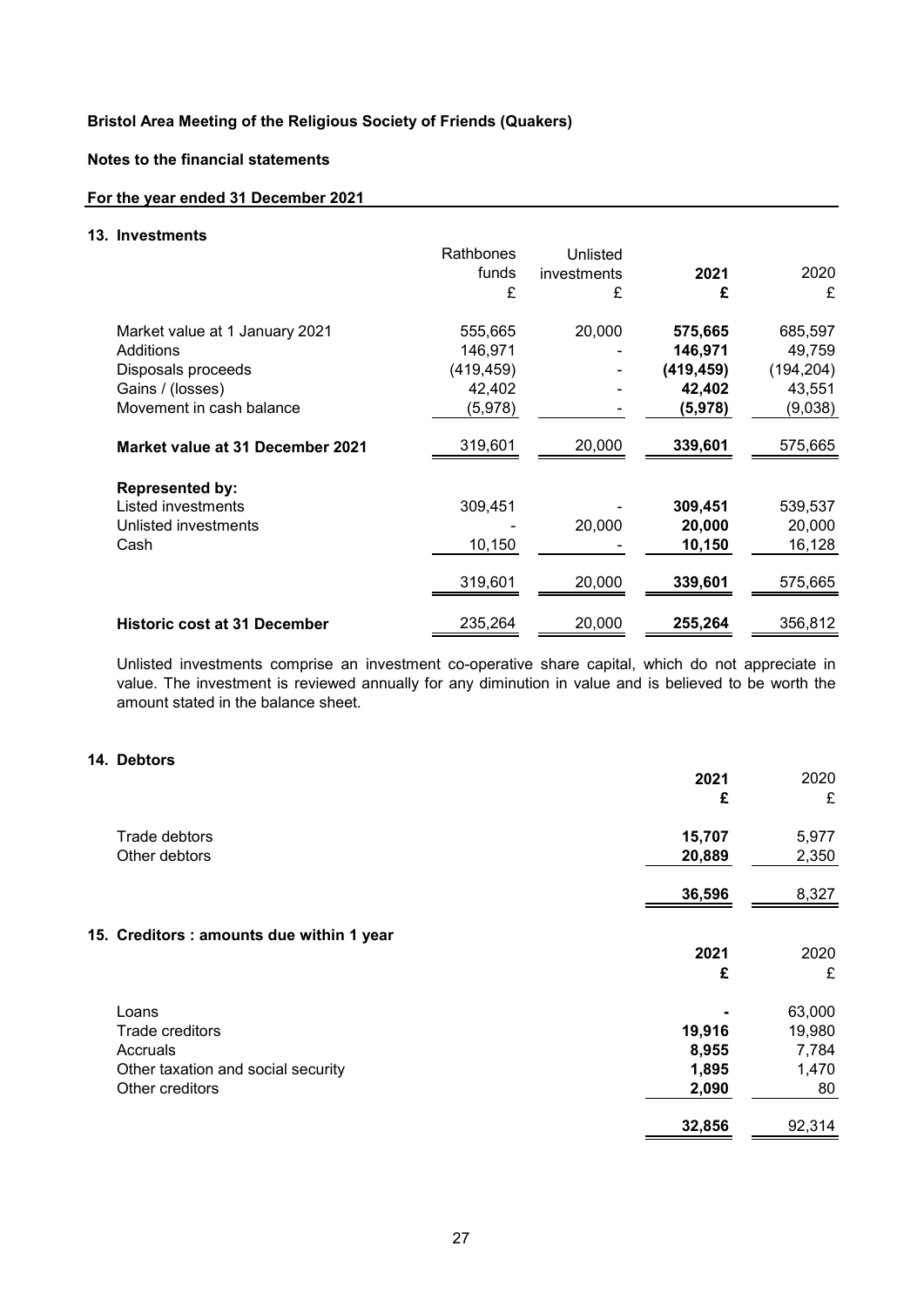# **Notes to the financial statements**

# **For the year ended 31 December 2021**

# **16. Analysis of net assets between funds**

|                                                                                             | Endowment<br>funds<br>£      | Restricted<br>funds<br>£ | Designated<br>funds<br>£ | Unrestricted<br>funds<br>£      | <b>Total</b><br>funds<br>£                   |
|---------------------------------------------------------------------------------------------|------------------------------|--------------------------|--------------------------|---------------------------------|----------------------------------------------|
| Tangible fixed assets<br>Investments<br><b>Current assets</b><br><b>Current liabilities</b> | 2,452,280<br>40,423<br>2,000 | 105,612                  | 3,701,019<br>148,076     | 299,178<br>229,162<br>(32, 856) | 6,153,299<br>339,601<br>484,850<br>(32, 856) |
| Net assets at<br>31 December 2021                                                           | 2,494,703                    | 105,612                  | 3,849,095                | 495,484                         | 6,944,894                                    |
| Prior year comparative:                                                                     | Endowment<br>funds<br>£      | Restricted<br>funds<br>£ | Designated<br>funds<br>£ | Unrestricted<br>funds<br>£      | Total<br>funds<br>£                          |
| Tangible fixed assets<br>Investments<br><b>Current assets</b><br><b>Current liabilities</b> | 5,585,744<br>36,265<br>2,000 | 96,459<br>18,946         | 434,145<br>216,110       | 442,941<br>40,349<br>(92, 314)  | 6,019,889<br>575,665<br>277,405<br>(92, 314) |
| Net assets at<br>31 December 2020                                                           | 5,624,009                    | 115,405                  | 650,255                  | 390,976                         | 6,780,645                                    |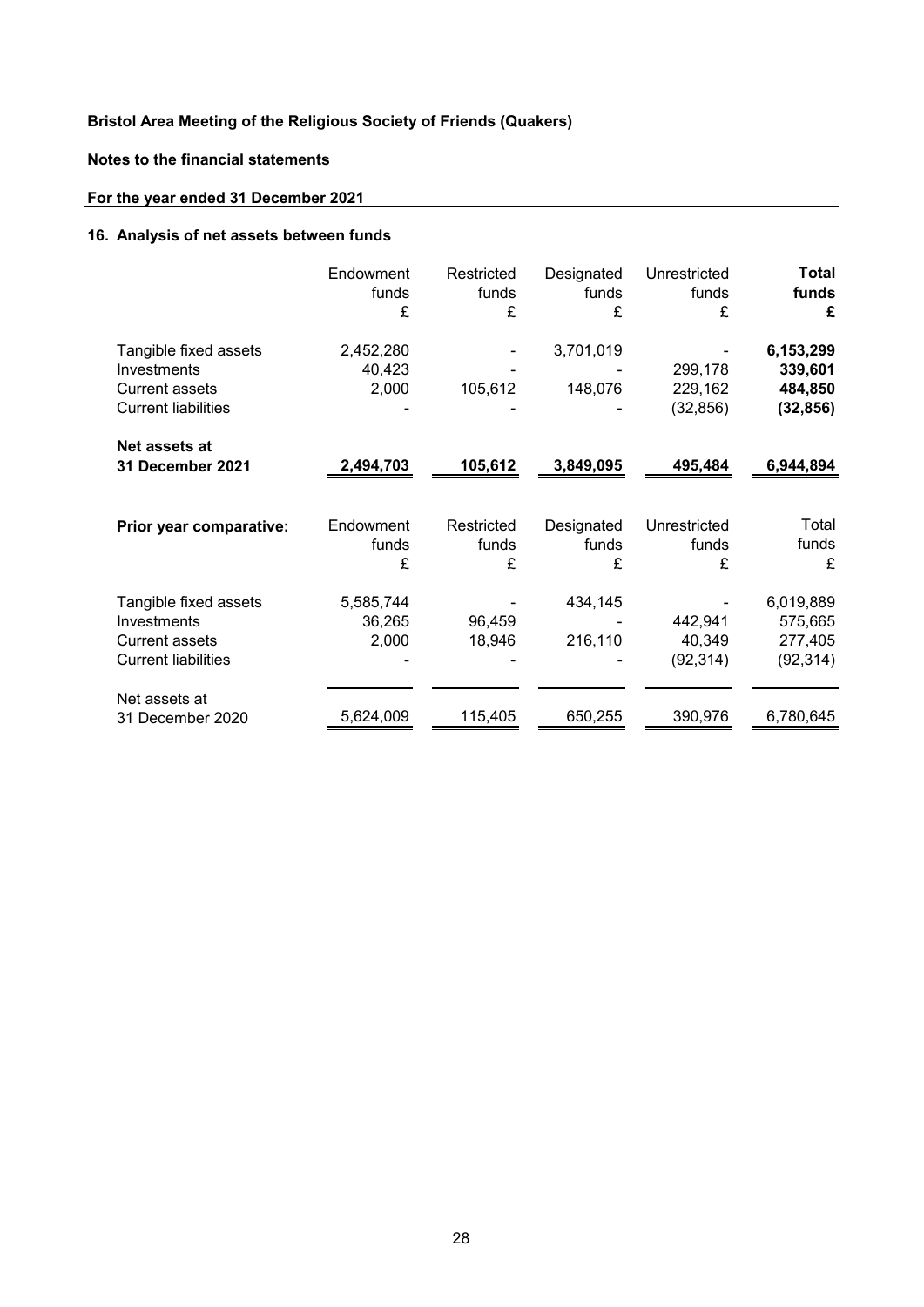# **Notes to the financial statements**

# **For the year ended 31 December 2021**

| 17. Movements in funds        |           |         |                    |          |                  |                 |
|-------------------------------|-----------|---------|--------------------|----------|------------------|-----------------|
|                               | At 1      |         |                    |          | <b>Transfers</b> | At 31           |
|                               | January   |         |                    | Gains/   | between          | <b>December</b> |
|                               | 2021      |         | Income Expenditure | (losses) | funds            | 2021            |
|                               | £         | £       | £                  | £        | £                | £               |
| <b>Endowment funds</b>        |           |         |                    |          |                  |                 |
| Permanent endowments:         |           |         |                    |          |                  |                 |
| <b>BQ Loan Funds</b>          | 2,000     |         |                    |          |                  | 2,000           |
| <b>Somerset Charities</b>     | 36,265    |         | (370)              | 4,528    |                  | 40,423          |
| Land and buildings            | 5,585,744 | 367,195 | (108, 692)         |          | (3,391,967)      | 2,452,280       |
| <b>Total endowment funds</b>  | 5,624,009 | 367,195 | (109,062)          | 4,528    | (3,391,967)      | 2,494,703       |
| <b>Restricted funds</b>       |           |         |                    |          |                  |                 |
| Friends Relief Fund           | 36,790    | 5       | (569)              |          |                  | 36,226          |
| Women's Fund                  | 59,669    | 7       | (600)              |          |                  | 59,076          |
| <b>Friends School Charity</b> | 6,087     |         | (6,087)            |          |                  |                 |
| <b>Bristol Education Fund</b> | 2,144     |         | (2, 144)           |          |                  |                 |
| Horfield Memory Cafe          | 391       |         |                    |          |                  | 391             |
| Library                       | 3,031     |         |                    |          |                  | 3,031           |
| <b>Weekly Committee</b>       | 5,170     | 562     | (223)              |          |                  | 5,509           |
| Appeals for Others            | 2,123     | 37,161  | (39, 125)          |          |                  | 159             |
| Other restricted funds        |           | 1,220   |                    |          |                  | 1,220           |
| <b>Total restricted funds</b> | 115,405   | 38,955  | (48, 748)          |          |                  | 105,612         |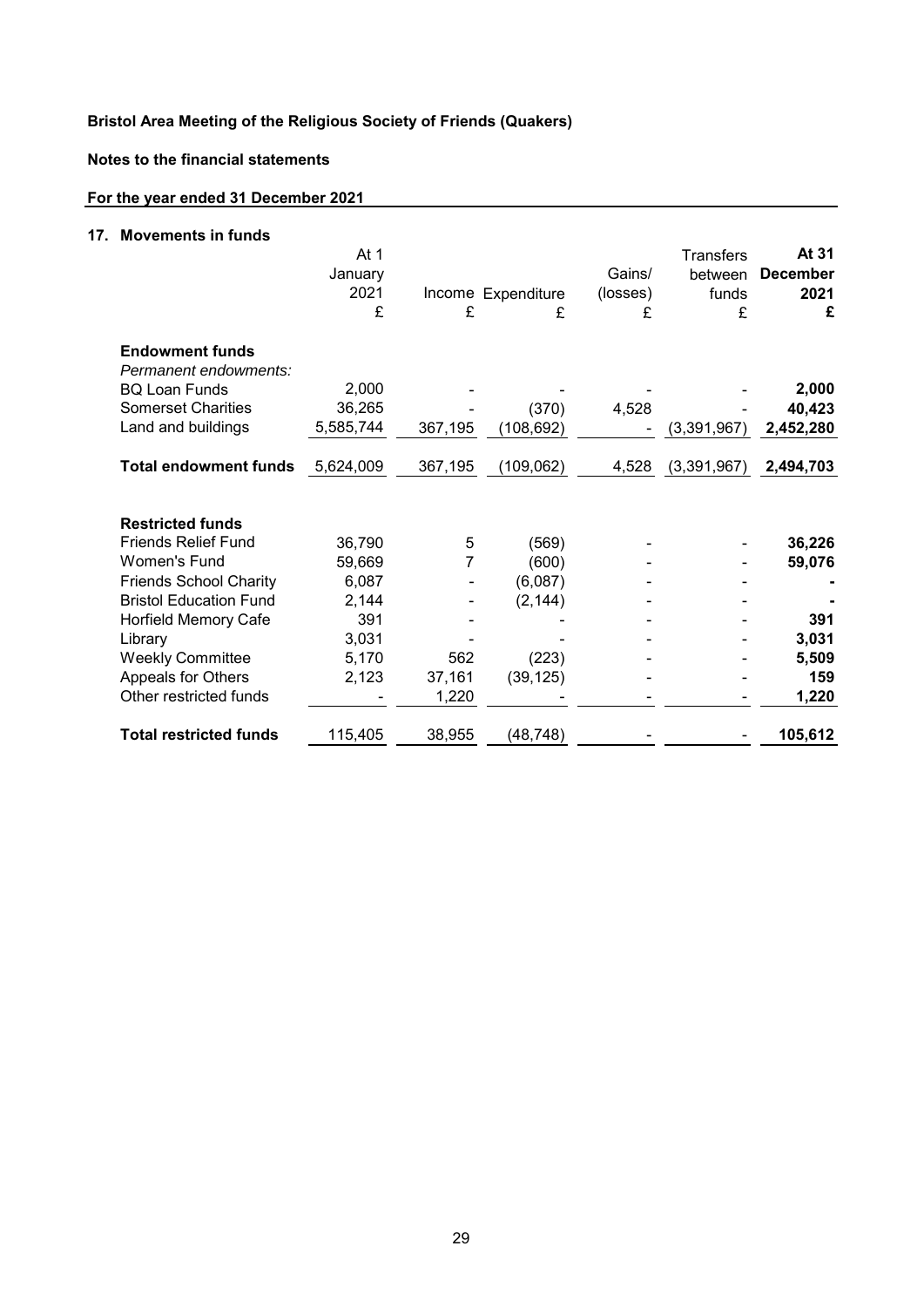#### **Notes to the financial statements**

#### **For the year ended 31 December 2021**

#### **17. Movements in funds (continued)**

|                                 | At 1      |         |                    |          | <b>Transfers</b> | At 31           |
|---------------------------------|-----------|---------|--------------------|----------|------------------|-----------------|
|                                 | January   |         |                    | Gains/   | between          | <b>December</b> |
|                                 | 2021      |         | Income Expenditure | (losses) | funds            | 2021            |
|                                 | £         | £       | £                  | £        | £                | £               |
| <b>Unrestricted funds</b>       |           |         |                    |          |                  |                 |
| Designated funds:               |           |         |                    |          |                  |                 |
| <b>Bedminster LM</b>            | 6,684     | 2,248   | (808)              |          |                  | 8,124           |
| Camp                            | 6,434     |         |                    |          | 250              | 6,684           |
| <b>Camp Bursaries</b>           | 508       |         |                    |          |                  | 508             |
| Central LM                      | 14,075    | 2,528   | (4,931)            |          |                  | 11,672          |
| Frenchay LM                     | 70,609    | 6,118   | (630)              |          | (28, 770)        | 47,327          |
| Horfield LM                     | 21,333    | 3,554   | (1, 171)           |          | (346)            | 23,370          |
| Nash Legacy                     | 2,000     |         |                    |          |                  | 2,000           |
| Portishead LM                   | 6,668     | 909     | (392)              |          |                  | 7,185           |
| <b>Redland LM</b>               | 86,983    | 34,567  | (7, 446)           |          | (75, 827)        | 38,277          |
| Thornbury LM                    | 816       | 2,211   | (98)               |          |                  | 2,929           |
| Fixed assets fund               | 434,145   |         | (50, 024)          |          | 3,316,898        | 3,701,019       |
|                                 |           |         |                    |          |                  |                 |
| Total designated funds          | 650,255   | 52,135  | (65, 500)          |          | 3,212,205        | 3,849,095       |
|                                 |           |         |                    |          |                  |                 |
| General funds                   | 390,976   | 130,079 | (243, 207)         | 37,874   | 179,762          | 495,484         |
|                                 |           |         |                    |          |                  |                 |
| <b>Total unrestricted funds</b> | 1,041,231 | 182,214 | (308, 707)         | 37,874   | 3,391,967        | 4,344,579       |
|                                 |           |         |                    |          |                  |                 |
| <b>Total funds</b>              | 6,780,645 | 588,364 | (466, 517)         | 42,402   |                  | 6,944,894       |

#### **Purposes of endowment and restricted funds**

Bristol Quakers (BQ) Loan Funds To make loans to Friends in need, giving preference to loans for furthering their careers.

- Somerset Charities For the relief of poverty and other charitable purposes such as education or apprenticeship. Upon review, the income generated from this fund is deemed to be unrestricted. Brought forward balances in restricted and designated funds were therefore transferred to general funds in 2020.
- Land and buildings This fund represents the freehold property held on permanent endowment for general charitable purposes. Expenditure against this fund represents depreciation charges.
- Friends Relief Fund To assist needy Friends.
- Women's Fund To assist needy women Friends.
- Friends School Charity For the education of Friends' children.
- Bristol Education Fund For the education of needy Friends or those connected with the Society and their children.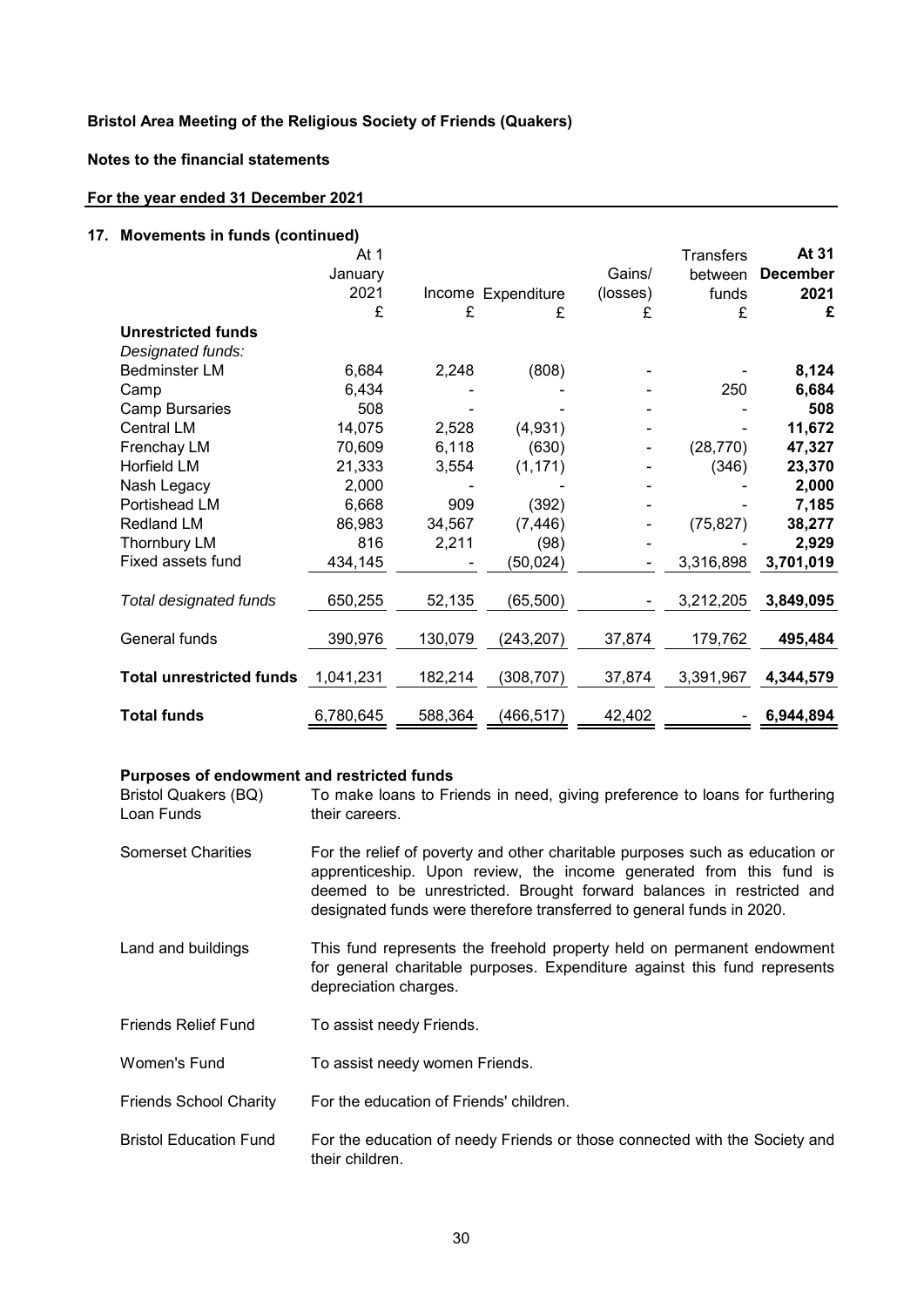#### **Notes to the financial statements**

**For the year ended 31 December 2021**

#### **17. Movements in funds (continued) Purposes of endowment and restricted funds (continued)** Horfield Memory Cafe To provide for the setting up and maintenance of a cafe where those suffering from dementia and their carers can meet regularly.

| Library                 | For the upkeep of old Quaker books.                                                                                        |
|-------------------------|----------------------------------------------------------------------------------------------------------------------------|
| <b>Weekly Committee</b> | To provide financial support to those Members and Attenders within Bristol<br>Area Meeting who are struggling financially. |
| Appeals for Others      | Funds received specifically for organisations and projects that we support<br>that we pass on including gift aid.          |

#### Other restricted funds Various other restricted donations received and spent in accordance with the donor's wishes.

#### **Purposes of designated funds**

Designated funds represent amounts set aside for specific purposes, principally for repairs and maintenance of buildings. Also included in designated funds are funds for the specific Local Meetings and the value of fixed assets not held in endowment funds.

# **Transfers**

The transfer out of restricted endowment funds into unrestricted funds represents the reclassification of five properties (Bedminster, Central Bristol, Horfield and Redland Meeting Houses). The trustees deem that they had been wrongly classified as endowed by the Charity Commission in the 2012 Scheme.

Other transfers relate to funds transferred between individual area bank accounts, funds transferred to the fixed asset fund for property improvements and to align records from prior periods.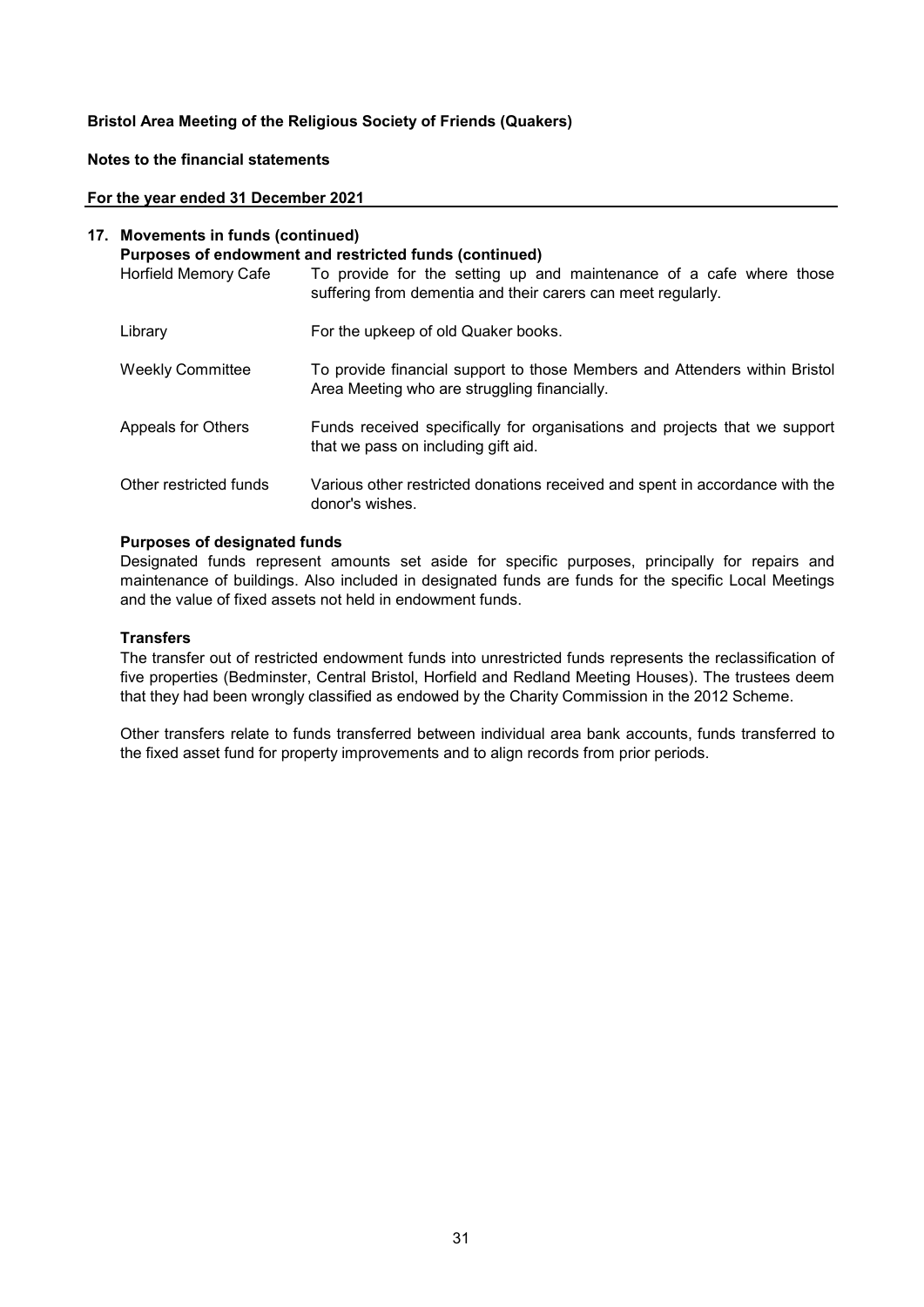# **Notes to the financial statements**

## **For the year ended 31 December 2021**

# **17. Movements in funds (continued) Prior period comparative**

| or period comparan               |              |        |                    |                          |                             |                   |
|----------------------------------|--------------|--------|--------------------|--------------------------|-----------------------------|-------------------|
|                                  | At 1 January |        |                    | Gains/                   | <b>Transfers</b><br>between | At 31<br>December |
|                                  | 2020         |        | Income Expenditure | (losses)                 | funds                       | 2020              |
|                                  | £            | £      | £                  | £                        | £                           | £                 |
| <b>Endowment funds</b>           |              |        |                    |                          |                             |                   |
| Permanent endowments:            |              |        |                    |                          |                             |                   |
| <b>BQ Loan Funds</b>             | 2,000        |        |                    |                          |                             | 2,000             |
| <b>Somerset Charities</b>        | 30,902       |        | (162)              | 1,963                    | 3,562                       | 36,265            |
| Land and buildings               | 5,694,738    |        | (108, 994)         |                          |                             | 5,585,744         |
| Expendable endowments:           |              |        |                    |                          |                             |                   |
| <b>Friends Relief Fund</b>       | 36,445       |        | (191)              | 2,315                    | (38, 569)                   |                   |
| <b>Women's Fund</b>              | 57,380       |        | (301)              | 3,645                    | (60, 724)                   |                   |
| Not Necessarily Friends          | 583          |        |                    |                          | (583)                       |                   |
| <b>General Repairs Fund</b>      | 11,501       |        |                    | $\overline{\phantom{0}}$ | (11, 501)                   |                   |
| <b>Friends School Charity</b>    | 232          |        | (2)                | 15                       | (245)                       |                   |
| <b>Bristol Education Fund</b>    | 3,338        |        | (17)               | 212                      | (3,533)                     |                   |
| Long term investments            | 481,930      |        | (2, 525)           | 30,613                   | (510, 018)                  |                   |
|                                  |              |        |                    |                          |                             |                   |
| <b>Total endowment funds</b>     | 6,319,049    |        | (112, 192)         | 38,763                   | (621, 611)                  | 5,624,009         |
|                                  |              |        |                    |                          |                             |                   |
|                                  |              |        |                    |                          |                             |                   |
| <b>Restricted funds</b>          |              |        |                    |                          |                             |                   |
| <b>Somerset Charities Income</b> | 1,623        |        |                    |                          | (1,623)                     |                   |
| <b>Friends Relief Fund</b>       | 1,373        | 648    | (3,800)            |                          | 38,569                      | 36,790            |
| Women's Fund                     | 2,588        | 1,021  | (4,664)            |                          | 60,724                      | 59,669            |
| Not Necessarily Friends          | 335          |        | (918)              |                          | 583                         |                   |
| <b>Friends School Charity</b>    | 5,695        | 147    |                    |                          | 245                         | 6,087             |
| <b>Bristol Education Fund</b>    |              | 49     | (1, 438)           |                          | 3,533                       | 2,144             |
| Horfield Memory Cafe             | 453          | 109    | (171)              |                          |                             | 391               |
| Library                          | 3,189        |        | (158)              |                          |                             | 3,031             |
| <b>Central Refurbishment</b>     |              |        |                    |                          |                             |                   |
| Fund                             | 20,000       |        |                    |                          | (20,000)                    |                   |
| <b>Weekly Committee</b>          | 5,255        | 846    | (931)              |                          |                             | 5,170             |
| Young Friends' Fund              | 503          |        | (503)              |                          |                             |                   |
| <b>Holocaust Memorial Day</b>    | 400          | 206    | (606)              |                          |                             |                   |
| NS365 (fixed asset)              | 252,774      | 2,125  |                    |                          | (254, 899)                  |                   |
| Appeals for Others               |              | 45,870 | (43, 747)          |                          |                             | 2,123             |
| <b>Total restricted funds</b>    | 294,188      | 51,021 | (56, 936)          |                          | (172, 868)                  | 115,405           |